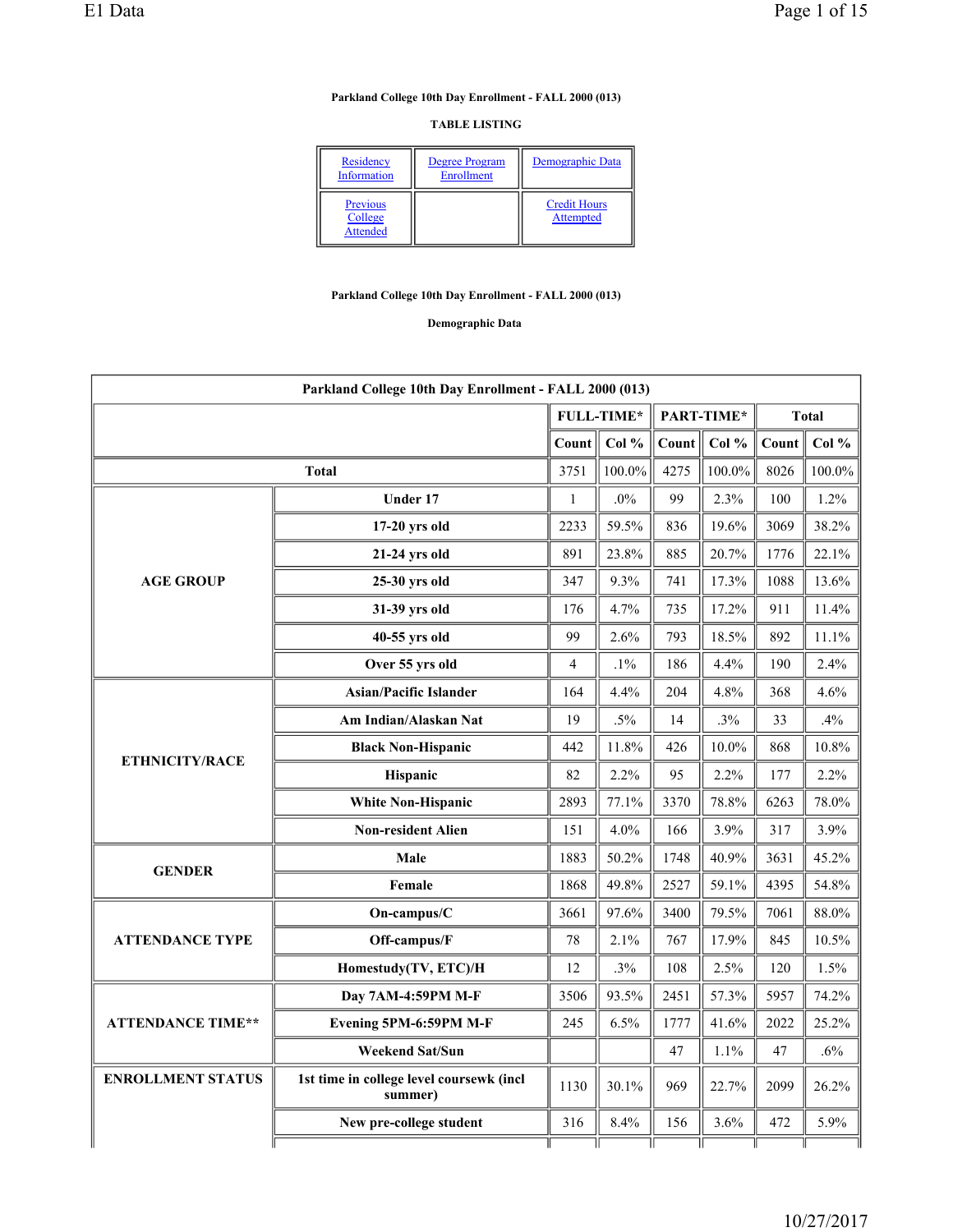|                                       | <b>Transfer student</b>                                   | 101          | 2.7%      | 239          | 5.6%      | 340  | 4.2%   |
|---------------------------------------|-----------------------------------------------------------|--------------|-----------|--------------|-----------|------|--------|
|                                       | New gen studies/voc skills student                        |              |           | 39           | .9%       | 39   | $.5\%$ |
|                                       | <b>Continuing student</b>                                 | 1817         | 48.4%     | 1774         | 41.5%     | 3591 | 44.7%  |
|                                       | Moved to college-level from precol/gen<br>stud/voc skills | 127          | 3.4%      | 157          | 3.7%      | 284  | 3.5%   |
|                                       | <b>Returning student</b>                                  | 260          | 6.9%      | 941          | 22.0%     | 1201 | 15.0%  |
|                                       | Freshman                                                  | 2155         | 57.5%     | 2102         | 49.2%     | 4257 | 53.0%  |
| <b>STUDENT LEVEL</b>                  | Sophomore                                                 | 1186         | 31.6%     | 1268         | 29.7%     | 2454 | 30.6%  |
|                                       | <b>HS</b> student enrollee                                |              |           | 3            | $.1\%$    | 3    | $.0\%$ |
|                                       | Unclassified/other                                        | 410          | 10.9%     | 902          | 21.1%     | 1312 | 16.3%  |
|                                       | In-district                                               | 2709         | 72.2%     | 3568         | 83.5%     | 6277 | 78.2%  |
| <b>RESIDENCY</b>                      | Out-of-district                                           | 823          | 21.9%     | 517          | 12.1%     | 1340 | 16.7%  |
|                                       | Out-of-stat                                               | 57           | 1.5%      | 28           | .7%       | 85   | 1.1%   |
|                                       | <b>Foreign Country</b>                                    | 162          | 4.3%      | 162          | 3.8%      | 324  | 4.0%   |
|                                       | Prepare for transfer                                      | 1287         | 34.3%     | 737          | 17.2%     | 2024 | 25.2%  |
|                                       | Improve skills for present job                            | 35           | .9%       | 262          | 6.1%      | 297  | 3.7%   |
| <b>STUDENT INTENT</b>                 | Prepare for job immediately after com<br>college          | 530          | 14.1%     | 788          | 18.4%     | 1318 | 16.4%  |
|                                       | Prepare for GED/improve basic ac skills                   | 6            | $.2\%$    | 19           | .4%       | 25   | .3%    |
|                                       | Personal interest - not career oriented                   | 29           | .8%       | 244          | 5.7%      | 273  | 3.4%   |
|                                       | Other or unknown                                          |              | 49.7%     | 2225         | 52.0%     | 4089 | 50.9%  |
|                                       | Complete one or several courses                           | 414          | 11.0%     | 2239         | 52.4%     | 2653 | 33.1%  |
| <b>ENROLLMENT</b><br><b>OBJECTIVE</b> | <b>Complete a Certificate</b>                             |              | 3.2%      | 205          | 4.8%      | 325  | 4.0%   |
|                                       | <b>Complete Assoc degree</b>                              | 3217         | 85.8%     | 1831         | 42.8%     | 5048 | 62.9%  |
| <b>TRANSFER PLANS</b>                 | <b>NOT</b> planning transfer                              | 2179         | 58.1%     | 3194         | 74.7%     | 5373 | 66.9%  |
|                                       | <b>YES</b> , planning transfer                            | 1572         | 41.9%     | 1081         | 25.3%     | 2653 | 33.1%  |
| <b>JTPA</b>                           | All other                                                 | 3750         | $100.0\%$ | 4274         | $100.0\%$ | 8024 | 100.0% |
|                                       | <b>JTPA Participant</b>                                   | $\mathbf{1}$ | $.0\%$    | $\mathbf{1}$ | $.0\%$    | 2    | $.0\%$ |
| <b>HIGHEST DEG EARNED</b>             | <b>Assoc Deg/A</b>                                        | 17           | $.5\%$    | 185          | 4.3%      | 202  | 2.5%   |
|                                       | <b>Bachelor Deg/B</b>                                     | 51           | 1.4%      | 354          | 8.3%      | 405  | 5.0%   |
|                                       | $\operatorname{\bf{Certificate}}\nolimits/C$              | 17           | $.5\%$    | 60           | 1.4%      | 77   | 1.0%   |
|                                       | Doctoral/D                                                | $\mathbf{1}$ | $.0\%$    | 32           | .7%       | 33   | .4%    |
|                                       | GED/G                                                     | $\bf 87$     | 2.3%      | 156          | 3.6%      | 243  | 3.0%   |
|                                       | <b>High School Dip/H</b>                                  | 3238         | 86.3%     | 2493         | 58.3%     | 5731 | 71.4%  |
|                                       | <b>Master Deg/M</b>                                       | 9            | $.2\%$    | 114          | 2.7%      | 123  | 1.5%   |
|                                       | None/N                                                    | 35           | .9%       | 184          | 4.3%      | 219  | 2.7%   |
|                                       | Other/O                                                   | 55           | 1.5%      | 103          | 2.4%      | 158  | 2.0%   |
|                                       | First Prof (Dental, Law, etc)/P                           | 1            | $.0\%$    | 8            | .2%       | 9    | $.1\%$ |
|                                       | S                                                         | $\sqrt{2}$   | $.1\%$    |              |           | 2    | $.0\%$ |
|                                       |                                                           |              |           |              |           |      |        |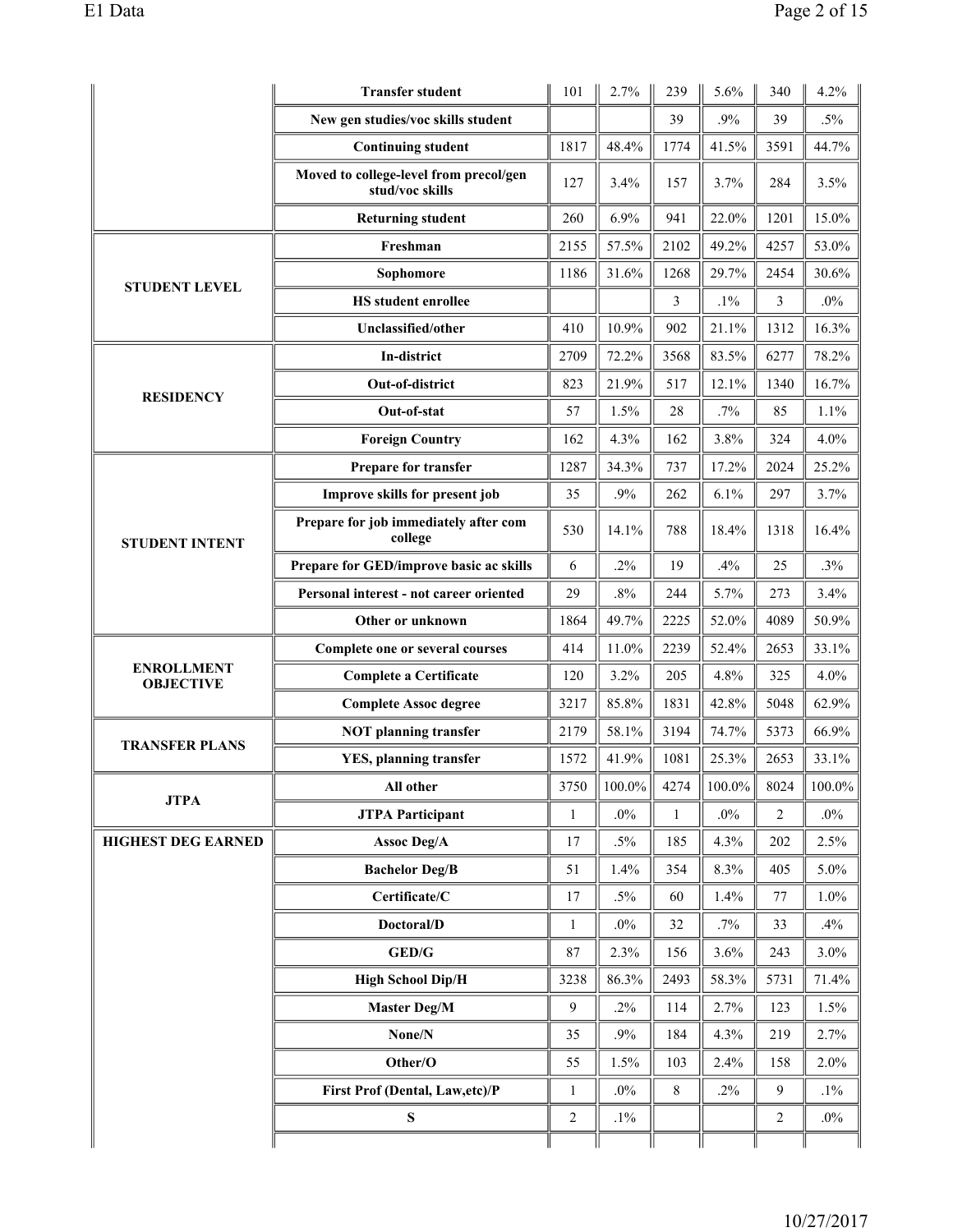|                                                                                                                                                                                                                | Unknown/U                        | 238  | 6.3%    | 586  | 13.7%  | 824  | $10.3\%$ |  |  |
|----------------------------------------------------------------------------------------------------------------------------------------------------------------------------------------------------------------|----------------------------------|------|---------|------|--------|------|----------|--|--|
| <b>ATHLETIC AID</b>                                                                                                                                                                                            | <b>No Financial Assistance</b>   | 3541 | 94.4%   | 4268 | 99.8%  | 7809 | 97.3%    |  |  |
|                                                                                                                                                                                                                | <b>Scholarship Athlete</b>       | 210  | 5.6%    | 7    | $.2\%$ | 217  | 2.7%     |  |  |
|                                                                                                                                                                                                                | <b>Not a Scholarship Athlete</b> | 3541 | 94.4%   | 4268 | 99.8%  | 7809 | 97.3%    |  |  |
|                                                                                                                                                                                                                | <b>Basketball</b>                | 33   | $.9\%$  | 1    | $.0\%$ | 34   | $.4\%$   |  |  |
| <b>SPORT W/ATHLETIC</b><br>AID                                                                                                                                                                                 | <b>Baseball</b> (not soft)       | 39   | $1.0\%$ |      |        | 39   | $.5\%$   |  |  |
|                                                                                                                                                                                                                | Track & X-C                      | 57   | 1.5%    |      | $.0\%$ | 58   | $.7\%$   |  |  |
|                                                                                                                                                                                                                | All other sports                 | 81   | $2.2\%$ | 5    | $.1\%$ | 86   | 1.1%     |  |  |
|                                                                                                                                                                                                                | <b>Total</b>                     | 3751 | 100.0%  | 4275 | 100.0% | 8026 | 100.0%   |  |  |
| * Full-time: 12 or more credit hours<br>Part-time: Under 12 credit hours                                                                                                                                       |                                  |      |         |      |        |      |          |  |  |
| **Time of Attendance accounts for majority of student's course enrollment.<br>Source: p:\data\iccb\e1\e1fy01.dat; Computing Services<br>Prepared by the Office of Institutional Research/Evaluation; 03 Oct 00 |                                  |      |         |      |        |      |          |  |  |

# Return to Table List

# **Parkland College 10th Day Enrollment - FALL 2000 (013)**

**Residency Data** 

|                        | Parkland College 10th Day Enrollment - FALL 2000 (013) |                |         |                |            |       |              |
|------------------------|--------------------------------------------------------|----------------|---------|----------------|------------|-------|--------------|
|                        |                                                        | FULL-TIME*     |         |                | PART-TIME* |       | <b>Total</b> |
|                        |                                                        | Count          | Col $%$ | Count          | Col %      | Count | Col %        |
| <b>Total</b>           |                                                        | 821            | 100.0%  | 517            | 100.0%     | 1338  | $100.0\%$    |
| <b>OUT-OF-DISTRICT</b> | Kaskaskia Coll                                         | 12             | 1.5%    | 1              | $.2\%$     | 13    | $1.0\%$      |
|                        | <b>Coll of DuPage</b>                                  | 55             | 6.7%    | 42             | 8.1%       | 97    | 7.2%         |
|                        | <b>Black Hawk Coll</b>                                 | 17             | 2.1%    | 10             | 1.9%       | 27    | $2.0\%$      |
|                        | <b>Triton Coll</b>                                     | 17             | 2.1%    | 15             | 2.9%       | 32    | 2.4%         |
|                        | <b>Sauk Valley Comm Coll</b>                           | 6              | .7%     | 5              | $1.0\%$    | 11    | $.8\%$       |
|                        | <b>Danville Area Comm Coll</b>                         | 57             | 6.9%    | 58             | 11.2%      | 115   | $8.6\%$      |
|                        | <b>City Coll of Chicago</b>                            | 99             | 12.1%   | 76             | 14.7%      | 175   | $13.1\%$     |
|                        | <b>Elgin Comm College</b>                              | 7              | .9%     | 12             | 2.3%       | 19    | $1.4\%$      |
|                        | S Surburban Coll                                       | $\overline{3}$ | .4%     |                |            | 3     | $.2\%$       |
|                        | <b>Rock Valley Coll</b>                                | 9              | $1.1\%$ | $\tau$         | 1.4%       | 16    | $1.2\%$      |
|                        | <b>William Rainey Harper</b><br>Col                    | 28             | 3.4%    | 32             | 6.2%       | 60    | 4.5%         |
|                        | <b>Il Valley Comm Coll</b>                             | 26             | 3.2%    | $\overline{7}$ | 1.4%       | 33    | 2.5%         |
|                        | <b>Il Central Coll</b>                                 | 28             | 3.4%    | 15             | 2.9%       | 43    | $3.2\%$      |
|                        | <b>Prairie State Coll</b>                              | 18             | 2.2%    | 11             | 2.1%       | 29    | 2.2%         |
|                        |                                                        |                |         |                |            |       |              |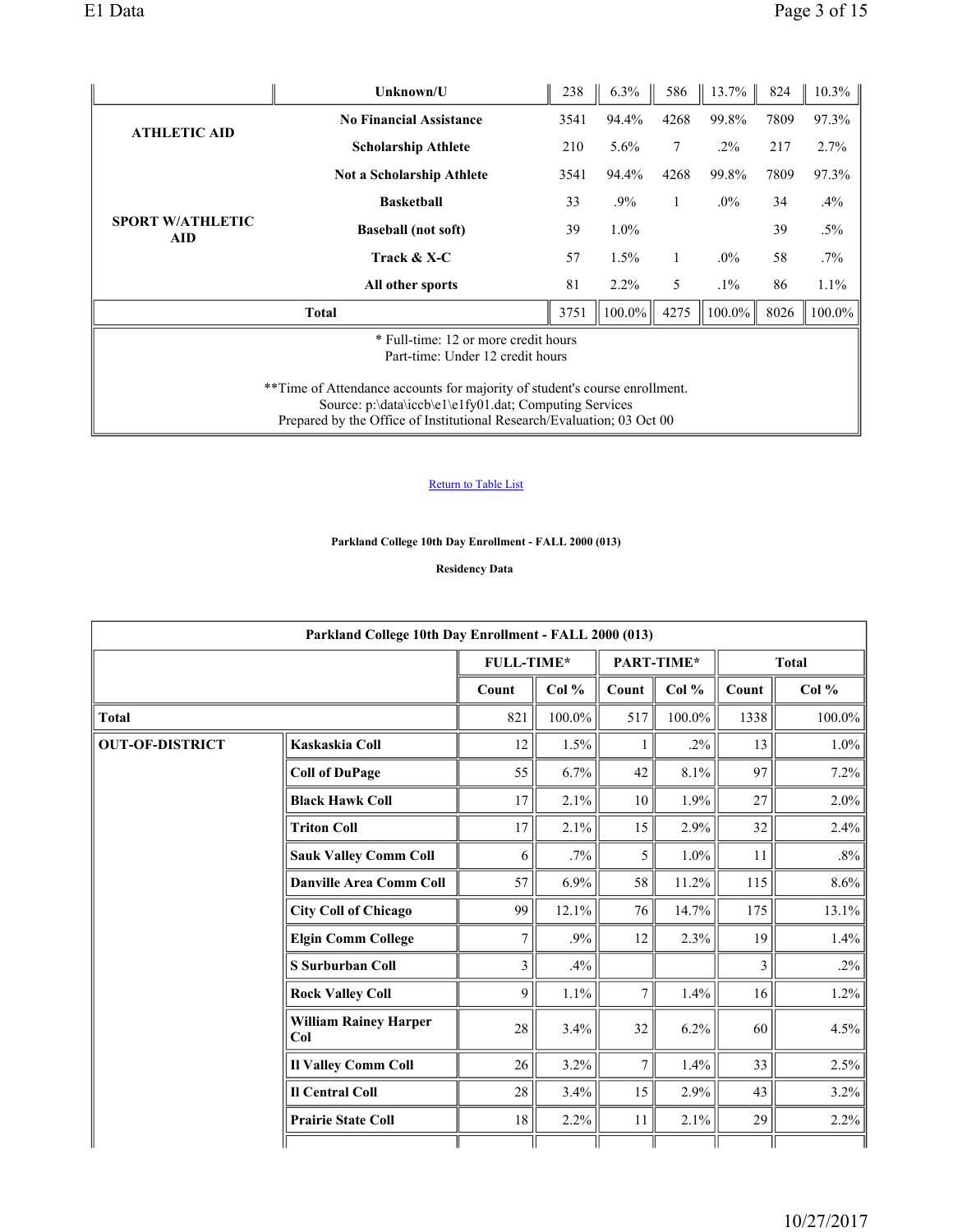|                                     | <b>Waubonsee Comm Coll</b>         | 16 <sup>1</sup>          | $1.9\%$ | 13 <sup>  </sup> | $2.5\%$ | 29             | 2.2%      |
|-------------------------------------|------------------------------------|--------------------------|---------|------------------|---------|----------------|-----------|
|                                     | <b>Lake Land Coll</b>              | 54                       | 6.6%    | 22               | 4.3%    | 76             | 5.7%      |
|                                     | <b>Carl Sandburg Coll</b>          | 24                       | 2.9%    | 10               | 1.9%    | 34             | 2.5%      |
|                                     | <b>Highland Coomm Coll</b>         | 9                        | 1.1%    | $\overline{2}$   | .4%     | 11             | $.8\%$    |
|                                     | <b>Kankakee Comm Coll</b>          | 41                       | 5.0%    | 15               | 2.9%    | 56             | 4.2%      |
|                                     | <b>Rend Lake Coll</b>              | $\overline{\mathcal{L}}$ | $.5\%$  | $\mathbf{1}$     | $.2\%$  | 5              | .4%       |
|                                     | <b>Belleville Area Coll</b>        | 13                       | 1.6%    | $\overline{7}$   | 1.4%    | 20             | 1.5%      |
|                                     | <b>Kishwaukee Coll</b>             | $\overline{\mathcal{L}}$ | $.5\%$  |                  |         | $\overline{4}$ | .3%       |
|                                     | <b>Moraine Valley Comm</b><br>Coll | 10                       | 1.2%    | 15               | 2.9%    | 25             | 1.9%      |
|                                     | <b>Joliet Junior Coll</b>          | 24                       | 2.9%    | 16               | 3.1%    | 40             | 3.0%      |
|                                     | <b>Lincoln Land Comm Coll</b>      | 41                       | 5.0%    | 16               | 3.1%    | 57             | 4.3%      |
|                                     | <b>Morton College</b>              | $\mathbf{1}$             | $.1\%$  | $\mathbf{1}$     | $.2\%$  | $\overline{2}$ | $.1\%$    |
|                                     | <b>McHenry County Coll</b>         | 5                        | .6%     | 8                | 1.5%    | 13             | 1.0%      |
|                                     | <b>Il Eastern Comm Coll</b>        | 17                       | 2.1%    | 8                | 1.5%    | 25             | 1.9%      |
|                                     | <b>John A Logan Coll</b>           | $\boldsymbol{7}$         | .9%     | 4                | $.8\%$  | 11             | $.8\%$    |
|                                     | <b>Shawnee Comm Coll</b>           | 3                        | .4%     | $\mathbf{1}$     | $.2\%$  | $\overline{4}$ | $.3\%$    |
|                                     | <b>Coll of Lake County</b>         | 39                       | 4.8%    | 20               | 3.9%    | 59             | 4.4%      |
|                                     | <b>Southeastern Il Coll</b>        |                          |         | $\overline{2}$   | .4%     | $\overline{c}$ | $.1\%$    |
|                                     | <b>Spoon River Coll</b>            | $\mathbf{1}$             | $.1\%$  | $\overline{c}$   | .4%     | 3              | $.2\%$    |
|                                     | <b>Oakton College</b>              | 30                       | 3.7%    | 17               | 3.3%    | 47             | 3.5%      |
|                                     | Lewis & Clark Comm Coll            | 10                       | 1.2%    |                  |         | 10             | .7%       |
|                                     | <b>Richland Comm Coll</b>          | 45                       | 5.5%    | 17               | 3.3%    | 62             | 4.6%      |
|                                     | <b>John Wood Comm Coll</b>         | $\mathbf{1}$             | $.1\%$  | $\overline{2}$   | .4%     | 3              | $.2\%$    |
|                                     | <b>Heartland Comm Coll</b>         | 36                       | 4.4%    | 26               | 5.0%    | 62             | 4.6%      |
|                                     | <b>State Comm Coll</b>             | $\overline{4}$           | $.5\%$  | $\mathbf{1}$     | $.2\%$  | 5              | .4%       |
|                                     | Not shared/not chargeback          | 3647                     | 97.2%   | 3938             | 92.1%   | 7585           | 94.5%     |
| <b>DIST INSTRUCT</b><br>ARRANGEMENT | Shared from another coll           |                          |         | 307              | 7.2%    | 307            | 3.8%      |
|                                     | Chargeback                         | 104                      | 2.8%    | 30               | $.7\%$  | 134            | 1.7%      |
| <b>Total</b>                        |                                    | 3751                     | 100.0%  | 4275             | 100.0%  | 8026           | $100.0\%$ |

\* Full-time: 12 or more credit hours

 $\overline{\mathbb{T}}$ 

Part-time: Under 12 credit hours

\*\*Time of Attendance accounts for majority of student's course enrollment. Source: p:\data\iccb\e1\e1fy01.dat; Computing Services Prepared by the Office of Institutional Research/Evaluation; 03 Oct 00

# **Parkland College 10th Day Enrollment - FALL 2000 (013) FULL-TIME\* PART-TIME\* Total** Count Col % Count Col % Count Col % **Total** 3751 100.0% 4275 100.0% 8026 100.0%

11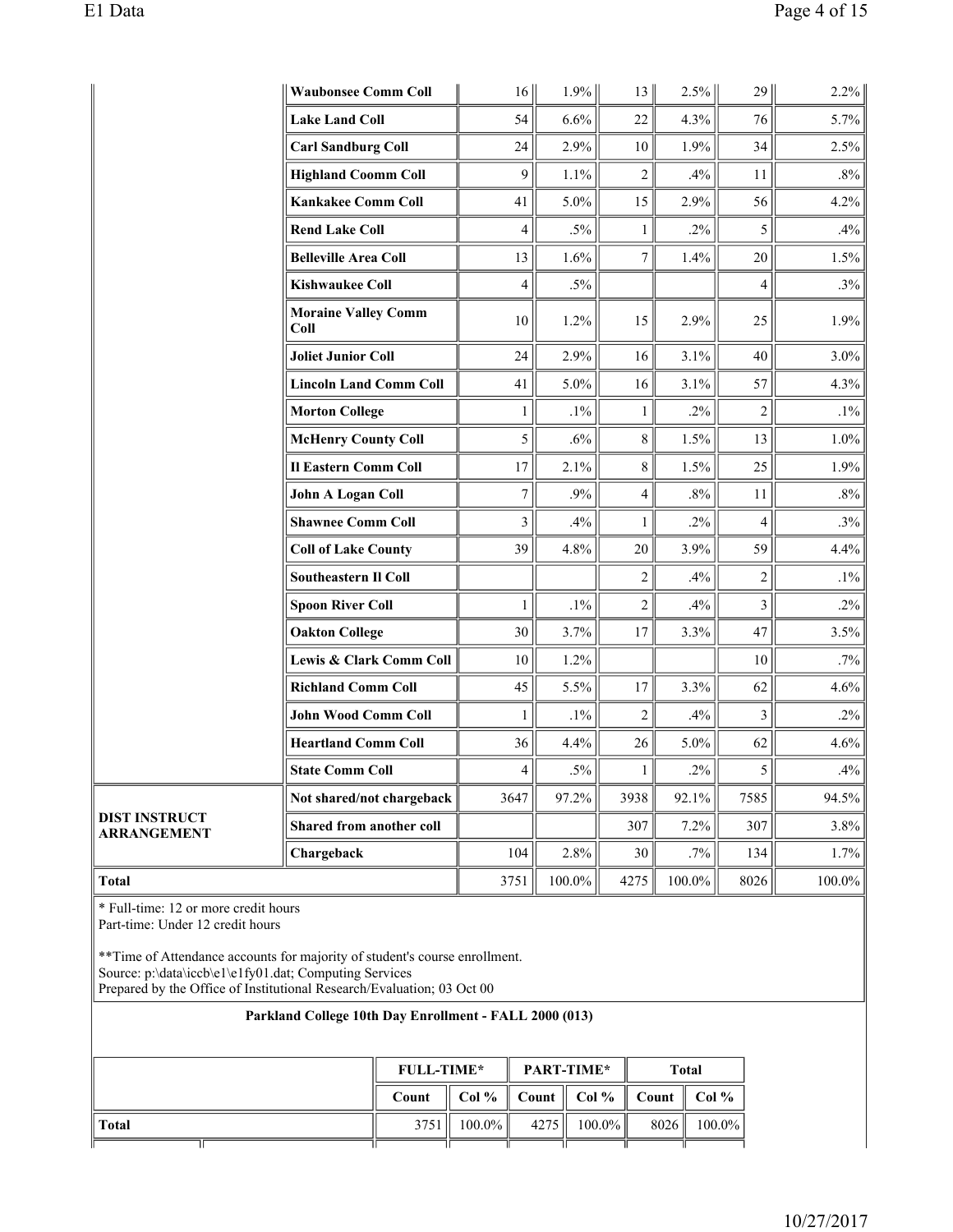| <b>COUNTY</b> | Adams             | $1\vert$                | $.0\%$  |                  |        | $1\vert$                | $.0\%$  |
|---------------|-------------------|-------------------------|---------|------------------|--------|-------------------------|---------|
|               | <b>Alexander</b>  | $\mathbf{1}$            | $.0\%$  |                  |        | $\mathbf{1}$            | $.0\%$  |
|               | <b>Bond</b>       | $\mathbf 2$             | $.1\%$  |                  |        | $\overline{c}$          | $.0\%$  |
|               | <b>Boone</b>      |                         |         | $\overline{3}$   | $.1\%$ | $\overline{\mathbf{3}}$ | $.0\%$  |
|               | <b>Brown</b>      |                         |         | $\mathbf{1}$     | $.0\%$ | $\mathbf{1}$            | $.0\%$  |
|               | <b>Bureau</b>     | $8\,$                   | $.2\%$  | $\mathfrak{Z}$   | $.1\%$ | $11\,$                  | $.1\%$  |
|               | Calhoun           | $\overline{\mathbf{4}}$ | $.1\%$  | $\mathfrak{Z}$   | $.1\%$ | $\boldsymbol{7}$        | $.1\%$  |
|               | Carroll           | $\sqrt{2}$              | $.1\%$  | $\mathbf{1}$     | $.0\%$ | $\mathfrak{Z}$          | $.0\%$  |
|               | Cass              | $\boldsymbol{2}$        | $.1\%$  |                  |        | $\overline{c}$          | $.0\%$  |
|               | Champaign         | 2027                    | 54.0%   | 2844             | 66.5%  | 4871                    | 60.7%   |
|               | Christian         | $\overline{4}$          | $.1\%$  | 5                | $.1\%$ | 9                       | $.1\%$  |
|               | Clark             | $\overline{2}$          | $.1\%$  |                  |        | $\overline{2}$          | $.0\%$  |
|               | Clay              |                         |         | $\mathbf{1}$     | $.0\%$ | $\mathbf{1}$            | $.0\%$  |
|               | <b>Clinton</b>    | $\overline{3}$          | $.1\%$  | $\mathbf{1}$     | $.0\%$ | $\overline{4}$          | $.0\%$  |
|               | <b>Coles</b>      | 14                      | .4%     | 11               | $.3\%$ | 25                      | .3%     |
|               | Cook              | 247                     | 6.6%    | 181              | 4.2%   | 428                     | 5.3%    |
|               | Crawford          | $10\,$                  | .3%     |                  |        | $10\,$                  | $.1\%$  |
|               | Cumberland        | $\overline{4}$          | $.1\%$  | $\mathbf{1}$     | $.0\%$ | 5                       | $.1\%$  |
|               | De Kalb           | $10\,$                  | $.3\%$  | $\mathfrak{Z}$   | $.1\%$ | 13                      | $.2\%$  |
|               | De Witt           | 38                      | $1.0\%$ | 34               | $.8\%$ | $72\,$                  | $.9\%$  |
|               | <b>Douglas</b>    | 163                     | 4.3%    | 161              | 3.8%   | 324                     | 4.0%    |
|               | Du Page           | 44                      | 1.2%    | 40               | $.9\%$ | 84                      | $1.0\%$ |
|               | Edgar             | $11\,$                  | .3%     | $\boldsymbol{7}$ | $.2\%$ | $18\,$                  | $.2\%$  |
|               | Effingham         | $17\,$                  | $.5\%$  | $\,8\,$          | $.2\%$ | 25                      | $.3\%$  |
|               | Fayette           | $\mathfrak{Z}$          | $.1\%$  | 1                | $.0\%$ | $\overline{4}$          | $.0\%$  |
|               | Ford              | 127                     | $3.4\%$ | 151              | 3.5%   | 278                     | 3.5%    |
|               | <b>Fulton</b>     |                         |         | $\mathbf{1}$     | $.0\%$ | 1                       | $.0\%$  |
|               | Greene            | $\sqrt{2}$              | $.1\%$  |                  |        | $\overline{c}$          | $.0\%$  |
|               | Grundy            | $\overline{\mathbf{3}}$ | $.1\%$  | $\mathfrak{Z}$   | $.1\%$ | $\sqrt{6}$              | $.1\%$  |
|               | <b>Hancock</b>    | $\mathbf{1}$            | $.0\%$  | $\mathfrak{Z}$   | $.1\%$ | $\overline{4}$          | $.0\%$  |
|               | Hardin            |                         |         | $\mathbf{1}$     | $.0\%$ | $\mathbf{1}$            | $.0\%$  |
|               | <b>Henry</b>      | $\boldsymbol{7}$        | $.2\%$  | $\mathfrak{Z}$   | $.1\%$ | $10\,$                  | $.1\%$  |
|               | <b>Iroquois</b>   | 77                      | 2.1%    | $73\,$           | 1.7%   | 150                     | 1.9%    |
|               | <b>Jackson</b>    | $\mathfrak{Z}$          | $.1\%$  | $\mathbf{2}$     | $.0\%$ | 5                       | $.1\%$  |
|               | <b>Jasper</b>     | $\sqrt{2}$              | $.1\%$  | $\mathfrak{Z}$   | $.1\%$ | 5                       | $.1\%$  |
|               | <b>Jefferson</b>  | $\overline{4}$          | $.1\%$  | $\overline{2}$   | $.0\%$ | 6                       | $.1\%$  |
|               | <b>Jersey</b>     | $\overline{3}$          | $.1\%$  | $\mathbf{1}$     | $.0\%$ | $\overline{4}$          | $.0\%$  |
|               | <b>Jo Daviess</b> | $\boldsymbol{2}$        | $.1\%$  | $\,1$            | $.0\%$ | 3                       | $.0\%$  |
|               |                   |                         |         |                  |        |                         |         |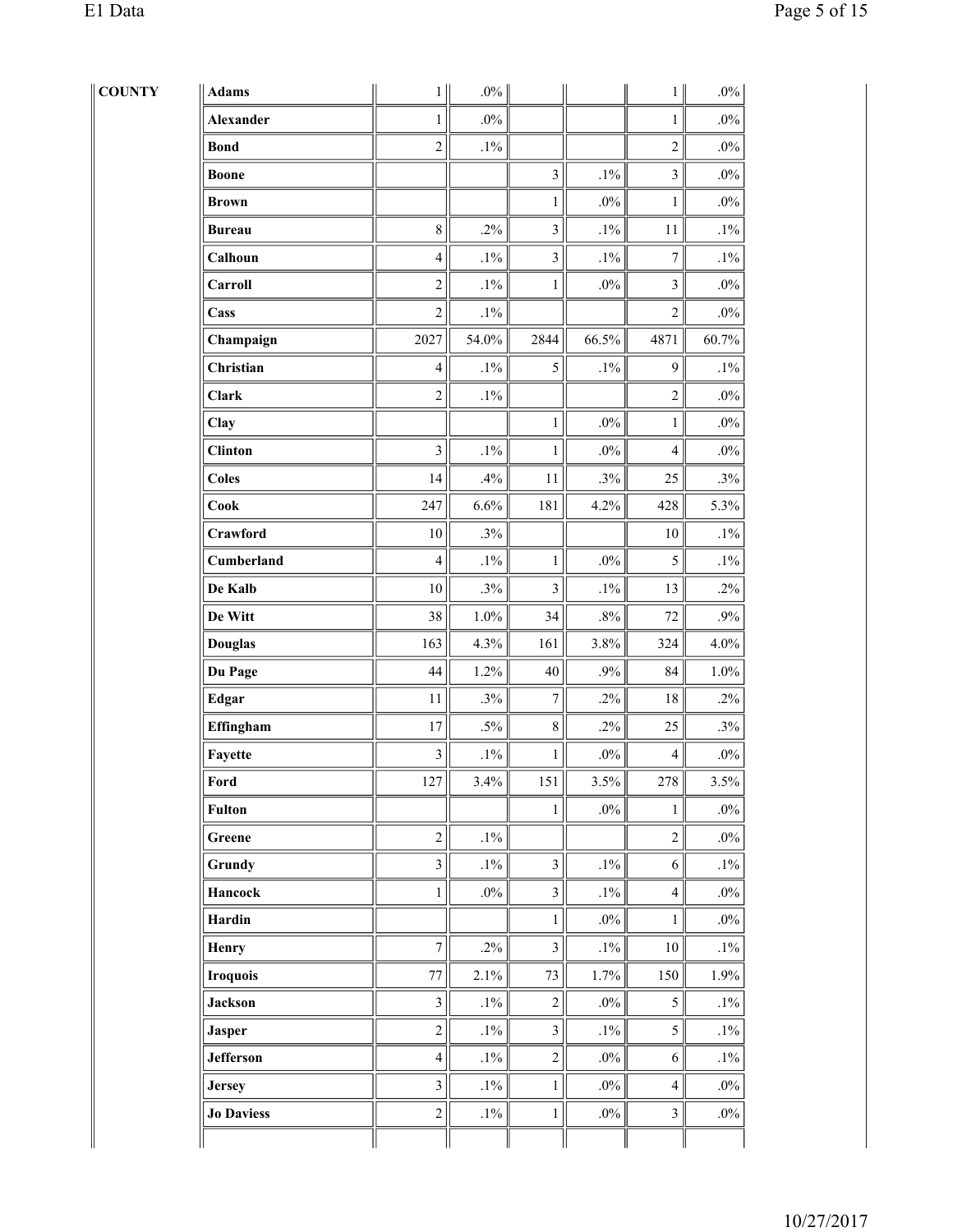| Kane               | $10$                    | $.3\%$ | 10 <sup>1</sup> | $.2\%$ | 20                       | .2%    |
|--------------------|-------------------------|--------|-----------------|--------|--------------------------|--------|
| Kankakee           | 16                      | .4%    | $\overline{7}$  | $.2\%$ | 23                       | .3%    |
| Kendall            | $\,8\,$                 | .2%    | $\overline{4}$  | $.1\%$ | 12                       | $.1\%$ |
| Knox               | $\mathfrak{Z}$          | $.1\%$ | $\overline{4}$  | $.1\%$ | 7                        | $.1\%$ |
| Lake               | 41                      | 1.1%   | 26              | $.6\%$ | 67                       | $.8\%$ |
| La Salle           | 14                      | .4%    | 5               | $.1\%$ | 19                       | $.2\%$ |
| Lee                | 1                       | $.0\%$ | $\mathfrak{Z}$  | $.1\%$ | $\overline{4}$           | $.0\%$ |
| Livingston         | 24                      | $.6\%$ | 29              | $.7\%$ | 53                       | .7%    |
| Logan              | 6                       | $.2\%$ | $\overline{c}$  | $.0\%$ | 8                        | $.1\%$ |
| McDonough          | $\mathfrak{Z}$          | $.1\%$ | $\overline{c}$  | $.0\%$ | 5                        | $.1\%$ |
| <b>McHenry</b>     | 9                       | $.2\%$ | 8               | $.2\%$ | 17                       | .2%    |
| McLean             | 84                      | 2.2%   | 67              | 1.6%   | 151                      | 1.9%   |
| Macon              | 33                      | $.9\%$ | 17              | .4%    | 50                       | $.6\%$ |
| Macoupin           | 5                       | $.1\%$ |                 |        | 5                        | $.1\%$ |
| <b>Madison</b>     | $\boldsymbol{7}$        | $.2\%$ | $\overline{c}$  | $.0\%$ | 9                        | $.1\%$ |
| <b>Marion</b>      | $\overline{4}$          | $.1\%$ |                 |        | $\overline{4}$           | $.0\%$ |
| Marshall           | $\overline{2}$          | $.1\%$ | $\overline{c}$  | $.0\%$ | $\overline{4}$           | $.0\%$ |
| <b>Mason</b>       | $\overline{\mathbf{3}}$ | $.1\%$ | $\mathfrak{Z}$  | $.1\%$ | 6                        | $.1\%$ |
| <b>Massac</b>      | $\mathbf{1}$            | $.0\%$ |                 |        | $\mathbf{1}$             | $.0\%$ |
| Menard             | $\overline{2}$          | $.1\%$ | $\overline{2}$  | $.0\%$ | $\overline{4}$           | $.0\%$ |
| Mercer             | $\sqrt{2}$              | $.1\%$ | 1               | $.0\%$ | 3                        | $.0\%$ |
| Monroe             | $\overline{c}$          | $.1\%$ | $\overline{c}$  | $.0\%$ | $\overline{\mathcal{L}}$ | $.0\%$ |
| <b>Montgomery</b>  | $\overline{\mathbf{3}}$ | $.1\%$ | $\overline{2}$  | $.0\%$ | 5                        | $.1\%$ |
| Morgan             | $\overline{\mathbf{3}}$ | $.1\%$ | $\mathbf{1}$    | $.0\%$ | $\overline{\mathcal{L}}$ | $.0\%$ |
| Moultrie           | $10\,$                  | .3%    | $\overline{c}$  | $.0\%$ | 12                       | $.1\%$ |
| Ogle               | 6                       | $.2\%$ | $\overline{c}$  | $.0\%$ | 8                        | $.1\%$ |
| Peoria             | 10                      | .3%    | 12              | .3%    | 22                       | .3%    |
| Piatt              | 171                     | 4.6%   | 200             | 4.7%   | 371                      | 4.6%   |
| Pike               | $\mathbf{1}$            | $.0\%$ |                 |        | $\mathbf{1}$             | $.0\%$ |
| Pulaski            | $\mathbf{1}$            | $.0\%$ |                 |        | $\,1$                    | $.0\%$ |
| Putnam             | $\overline{4}$          | $.1\%$ |                 |        | $\overline{4}$           | $.0\%$ |
| Richland           | $\mathfrak{Z}$          | $.1\%$ |                 |        | 3                        | $.0\%$ |
| <b>Rock Island</b> | 9                       | $.2\%$ | 5               | $.1\%$ | 14                       | $.2\%$ |
| St. Clair          | 17                      | $.5\%$ | $\overline{4}$  | $.1\%$ | 21                       | .3%    |
| Sangamon           | 25                      | $.7\%$ | $\epsilon$      | $.1\%$ | 31                       | .4%    |
| Schuyler           |                         |        | $\mathbf{1}$    | $.0\%$ | $\mathbf{1}$             | $.0\%$ |
| <b>Scott</b>       | $\sqrt{2}$              | $.1\%$ |                 |        | $\overline{c}$           | $.0\%$ |
| <b>Shelby</b>      | $\mathbf{9}$            | $.2\%$ | $\mathbf 2$     | $.0\%$ | $11$                     | $.1\%$ |
|                    |                         |        |                 |        |                          |        |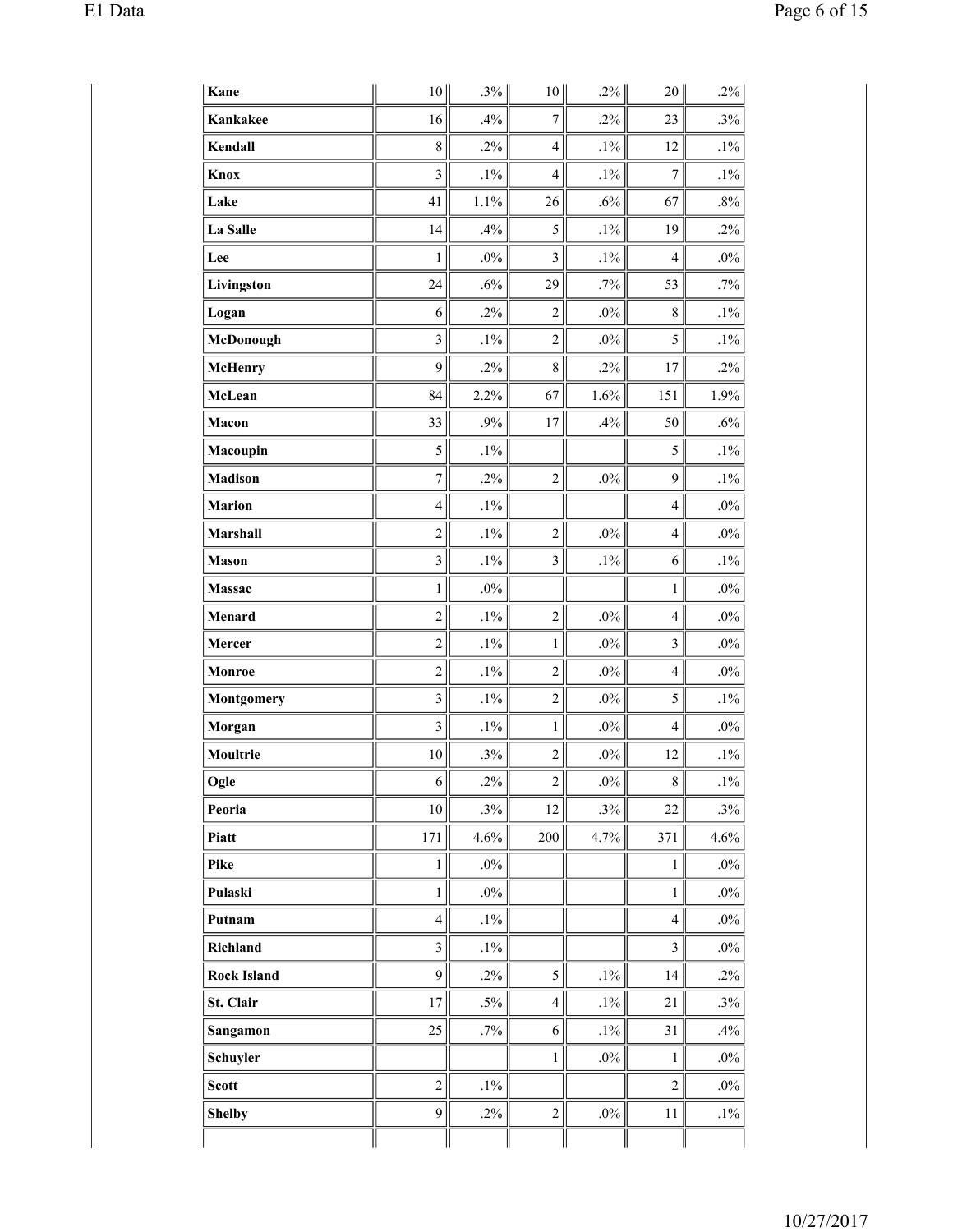|                                                                          | <b>Stark</b>                                                                                                                                                                                                    | 1              | $.0\%$    | 3              | $.1\%$    | 4 <sup>1</sup> | $.0\%$    |
|--------------------------------------------------------------------------|-----------------------------------------------------------------------------------------------------------------------------------------------------------------------------------------------------------------|----------------|-----------|----------------|-----------|----------------|-----------|
|                                                                          | Stephenson                                                                                                                                                                                                      | $\overline{4}$ | $.1\%$    | $\mathbf{1}$   | $.0\%$    | 5              | $.1\%$    |
|                                                                          | <b>Tazewell</b>                                                                                                                                                                                                 | 12             | .3%       | 3              | $.1\%$    | 15             | $.2\%$    |
|                                                                          | Union                                                                                                                                                                                                           |                |           | $\mathbf{1}$   | $.0\%$    | $\mathbf{1}$   | $.0\%$    |
|                                                                          | <b>Vermilion</b>                                                                                                                                                                                                | 57             | 1.5%      | 65             | 1.5%      | 122            | 1.5%      |
|                                                                          | Wabash                                                                                                                                                                                                          | $\mathbf{1}$   | $.0\%$    | $\overline{c}$ | $.0\%$    | 3              | $.0\%$    |
|                                                                          | Warren                                                                                                                                                                                                          | $\overline{4}$ | $.1\%$    |                |           | 4              | $.0\%$    |
|                                                                          | Washington                                                                                                                                                                                                      | 1              | $.0\%$    | $\mathbf{1}$   | $.0\%$    | 2              | $.0\%$    |
|                                                                          | Wayne                                                                                                                                                                                                           | $\overline{2}$ | $.1\%$    | $\mathbf{1}$   | $.0\%$    | 3              | $.0\%$    |
|                                                                          | White                                                                                                                                                                                                           |                |           | 1              | $.0\%$    | 1              | $.0\%$    |
|                                                                          | Whiteside                                                                                                                                                                                                       | 3              | $.1\%$    | $\mathfrak{2}$ | $.0\%$    | 5              | $.1\%$    |
|                                                                          | Will                                                                                                                                                                                                            | 30             | $.8\%$    | 15             | .4%       | 45             | .6%       |
|                                                                          | Williamson                                                                                                                                                                                                      | $\overline{4}$ | $.1\%$    | 1              | $.0\%$    | 5              | $.1\%$    |
|                                                                          | Winnebago                                                                                                                                                                                                       | 8              | $.2\%$    | 3              | $.1\%$    | 11             | $.1\%$    |
|                                                                          | Woodford                                                                                                                                                                                                        | 3              | $.1\%$    |                |           | 3              | $.0\%$    |
|                                                                          | Correct/OOState/Foreign                                                                                                                                                                                         | 219            | 5.8%      | 190            | 4.4%      | 409            | 5.1%      |
| <b>Total</b>                                                             |                                                                                                                                                                                                                 | 3751           | $100.0\%$ | 4275           | $100.0\%$ | 8026           | $100.0\%$ |
| * Full-time: 12 or more credit hours<br>Part-time: Under 12 credit hours |                                                                                                                                                                                                                 |                |           |                |           |                |           |
|                                                                          | ** Time of Attendance accounts for majority of student's course enrollment.<br>Source: p:\data\iccb\e1\e1fy01.dat; Computing Services<br>Prepared by the Office of Institutional Research/Evaluation; 03 Oct 00 |                |           |                |           |                |           |

|              | Parkland College 10th Day Enrollment - FALL 2000 (013) |       |            |                |            |       |           |
|--------------|--------------------------------------------------------|-------|------------|----------------|------------|-------|-----------|
|              |                                                        |       | FULL-TIME* |                | PART-TIME* |       | Total     |
|              |                                                        | Count | Col %      | Count          | Col $%$    | Count | Col %     |
| <b>Total</b> |                                                        | 3751  | 100.0%     | 4275           | 100.0%     | 8026  | $100.0\%$ |
| <b>STATE</b> | <b>Not Reported</b>                                    | 17    | $.5\%$     | 5              | $.1\%$     | 22    | .3%       |
|              | California                                             | 1     | $.0\%$     |                |            | 1     | $.0\%$    |
|              | Connecticut                                            |       |            | 1              | $.0\%$     | 1     | $.0\%$    |
|              | <b>Delaware</b>                                        | 1     | $.0\%$     |                |            | 1     | $.0\%$    |
|              | Florida                                                |       |            | 1              | $.0\%$     | 1     | $.0\%$    |
|              | Georgia                                                | 1     | $.0\%$     |                |            | 1     | $.0\%$    |
|              | <b>Illinois</b>                                        | 3532  | 94.2%      | 4085           | 95.6%      | 7617  | 94.9%     |
|              | Indiana                                                | 22    | .6%        | 3              | $.1\%$     | 25    | .3%       |
|              | Kentucky                                               |       |            | 1              | $.0\%$     | 1     | $.0\%$    |
|              | Maryland                                               | 1     | $.0\%$     |                |            | 1     | $.0\%$    |
|              | <b>Massachusetts</b>                                   |       |            | 1              | $.0\%$     | 1     | $.0\%$    |
|              | Michigan                                               |       | $.0\%$     | $\overline{2}$ | $.0\%$     | 3     | $.0\%$    |
|              |                                                        | ıг    | ıг         |                |            |       |           |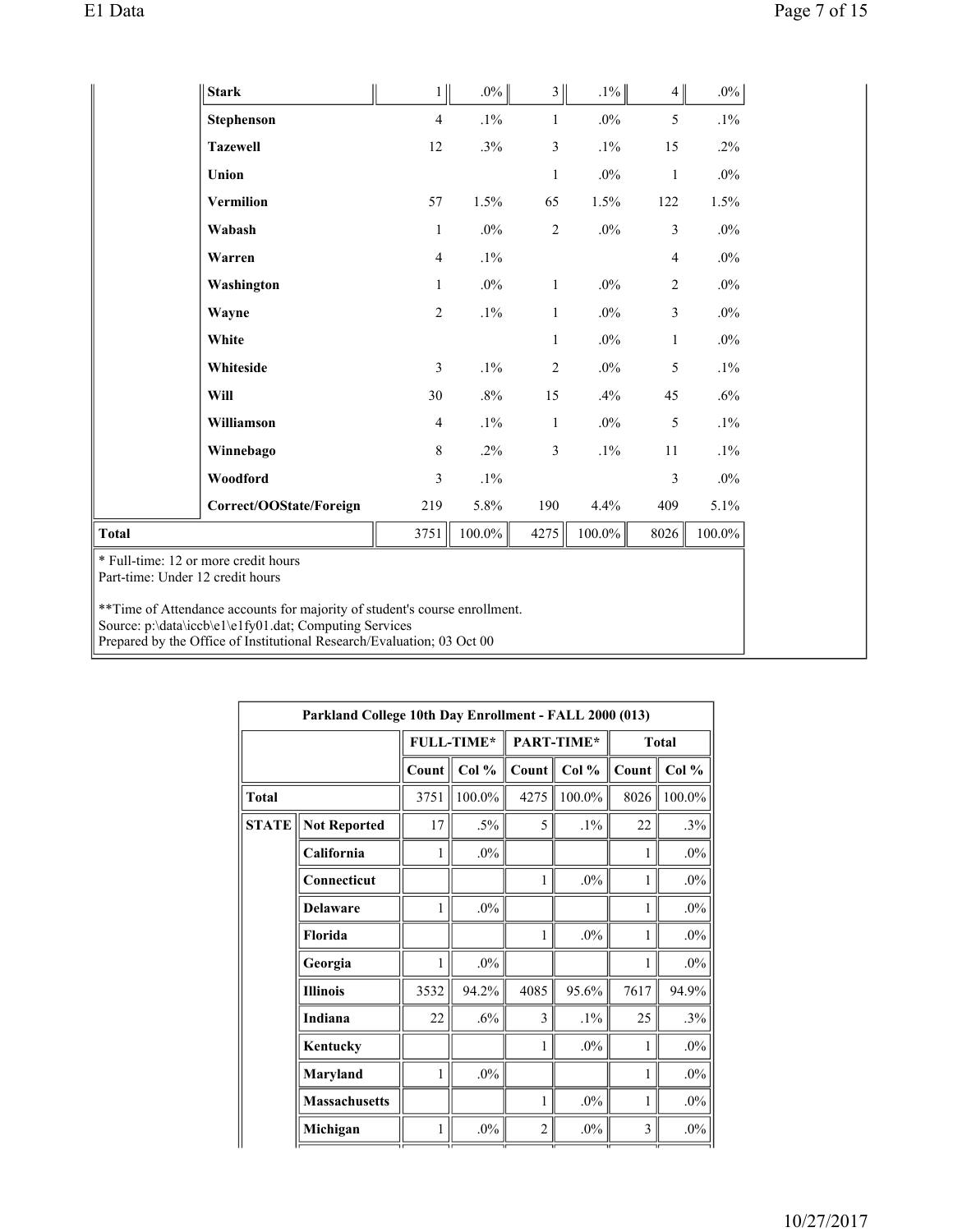|              | Mississippi                          |                |        | $\mathbf{1}$   | $.0\%$    | $\mathbf{1}$   | $.0\%$    |
|--------------|--------------------------------------|----------------|--------|----------------|-----------|----------------|-----------|
|              | Missouri                             | 3              | $.1\%$ | $\overline{2}$ | $.0\%$    | 5              | $.1\%$    |
|              | Nebraska                             | $\mathbf{1}$   | $.0\%$ |                |           | $\mathbf{1}$   | $.0\%$    |
|              | <b>New Jersey</b>                    |                |        | $\mathbf{1}$   | $.0\%$    | 1              | $.0\%$    |
|              | <b>New York</b>                      |                |        | $\overline{2}$ | $.0\%$    | $\overline{2}$ | $.0\%$    |
|              | <b>North Carolina</b>                | $\mathbf{1}$   | $.0\%$ |                |           | 1              | $.0\%$    |
|              | Ohio                                 | $\overline{2}$ | $.1\%$ | $\mathbf{1}$   | .0%       | 3              | $.0\%$    |
|              | Pennsylvania                         |                |        | $\mathbf{1}$   | $.0\%$    | $\mathbf{1}$   | $.0\%$    |
|              | <b>Rode Island</b>                   | $\mathbf{1}$   | .0%    |                |           | $\mathbf{1}$   | $.0\%$    |
|              | <b>Tennessee</b>                     | $\mathbf{1}$   | .0%    |                |           | 1              | $.0\%$    |
|              | <b>Texas</b>                         |                |        | $\mathbf{1}$   | .0%       | $\mathbf{1}$   | $.0\%$    |
|              | Virginia                             |                |        | 4              | $.1\%$    | $\overline{4}$ | $.0\%$    |
|              | Washington                           | $\mathbf{1}$   | $.0\%$ | $\,1\,$        | $.0\%$    | $\overline{2}$ | $.0\%$    |
|              | Wisconsin                            | $\overline{3}$ | $.1\%$ |                |           | 3              | $.0\%$    |
|              | Foreign                              | 162            | 4.3%   | 162            | 3.8%      | 324            | 4.0%      |
| <b>Total</b> |                                      | 3751           | 100.0% | 4275           | $100.0\%$ | 8026           | $100.0\%$ |
|              | * Full-time: 12 or more credit hours |                |        |                |           |                |           |

Part-time: Under 12 credit hours

\*\*Time of Attendance accounts for majority of student's course enrollment. Source: p:\data\iccb\e1\e1fy01.dat; Computing Services Prepared by the Office of Institutional Research/Evaluation; 03 Oct 00

### Return to Table List

### **Parkland College 10th Day Enrollment - FALL 2000 (013)**

**Student Major Data** 

| Parkland College 10th Day Enrollment - FALL 2000 (013) |              |       |                   |                |                           |                   |                 |  |  |  |  |  |
|--------------------------------------------------------|--------------|-------|-------------------|----------------|---------------------------|-------------------|-----------------|--|--|--|--|--|
|                                                        |              |       | <b>FULL-TIME*</b> |                | PART-TIME*                |                   | <b>Total</b>    |  |  |  |  |  |
|                                                        |              | Count | Col %             |                | Count $\vert \vert$ Col % | $Count \parallel$ | Col %           |  |  |  |  |  |
| <b>Total</b>                                           |              | 3751  | 100.0%            |                | 4275   $100.0\%$          |                   | $8026$   100.0% |  |  |  |  |  |
| <b>STUDENT MAJOR PROGRAM   B ABG</b>                   |              | 4     | $.1\%$            |                |                           | $\overline{4}$    | $.0\%$          |  |  |  |  |  |
|                                                        | <b>B ABK</b> | 3     | $.1\%$            |                |                           | 3                 | $.0\%$          |  |  |  |  |  |
|                                                        | <b>B ABL</b> | 6     | $.2\%$            | 6              | $.1\%$                    | 12                | $.1\%$          |  |  |  |  |  |
|                                                        | <b>BABM</b>  | 19    | $.5\%$            | $\mathbf{8}$   | $.2\%$                    | 27                | .3%             |  |  |  |  |  |
|                                                        | <b>B</b> ABR | 1     | $.0\%$            |                |                           | 1                 | $.0\%$          |  |  |  |  |  |
|                                                        | <b>BABT</b>  | 3     | $.1\%$            |                |                           | 3                 | $.0\%$          |  |  |  |  |  |
|                                                        | <b>BACC</b>  | 36    | $1.0\%$           | 65             | 1.5%                      | 101               | 1.3%            |  |  |  |  |  |
|                                                        | <b>B</b> AGB |       | $.0\%$            | $\overline{2}$ | $.0\%$                    | 3                 | $.0\%$          |  |  |  |  |  |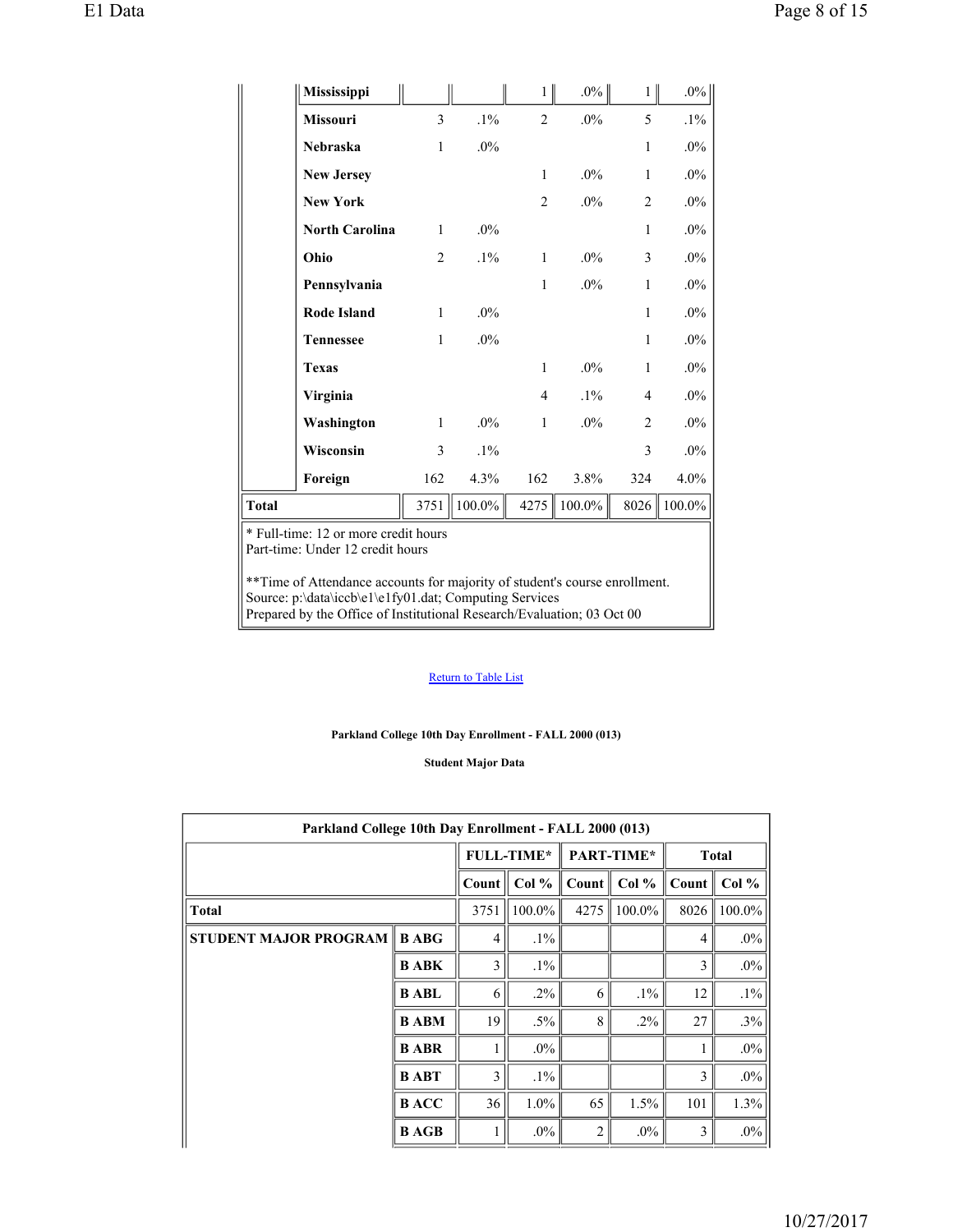| <b>B BNK</b> | 1                       | $.0\%$ | 1                       | $.0\%$ | 2                | $.0\%$ |
|--------------|-------------------------|--------|-------------------------|--------|------------------|--------|
| <b>B CMS</b> | 32                      | .9%    | 46                      | 1.1%   | 78               | 1.0%   |
| <b>B CPL</b> | 27                      | .7%    | 26                      | .6%    | 53               | .7%    |
| <b>B CPM</b> | 16                      | .4%    | 26                      | .6%    | 42               | $.5\%$ |
| <b>B CSM</b> | 3                       | $.1\%$ | 13                      | .3%    | 16               | $.2\%$ |
| <b>B</b> CSS | 6                       | .2%    | 4                       | $.1\%$ | 10               | $.1\%$ |
| <b>B</b> EQM | 10                      | .3%    | 7                       | .2%    | 17               | .2%    |
| <b>B</b> HIF | $\overline{c}$          | $.1\%$ | 3                       | $.1\%$ | 5                | $.1\%$ |
| <b>B</b> HIH | 26                      | .7%    | 5                       | $.1\%$ | 31               | .4%    |
| <b>BHIM</b>  | 1                       | $.0\%$ | 1                       | .0%    | $\overline{2}$   | $.0\%$ |
| <b>BHIR</b>  | 14                      | .4%    | 5                       | $.1\%$ | 19               | .2%    |
| <b>B</b> IND | 5                       | $.1\%$ | 7                       | .2%    | 12               | $.1\%$ |
| <b>BINT</b>  |                         |        | 1                       | $.0\%$ | 1                | $.0\%$ |
| <b>BIPR</b>  | 2                       | $.1\%$ | 4                       | $.1\%$ | 6                | $.1\%$ |
| <b>B</b> MGT | 53                      | 1.4%   | 89                      | 2.1%   | 142              | 1.8%   |
| <b>B MKT</b> | 24                      | .6%    | 13                      | .3%    | 37               | $.5\%$ |
| <b>BOCA</b>  | 35                      | .9%    | 27                      | .6%    | 62               | .8%    |
| <b>BOCI</b>  | 2                       | $.1\%$ | 4                       | $.1\%$ | 6                | $.1\%$ |
| <b>BOCP</b>  | 3                       | $.1\%$ | 7                       | .2%    | 10               | $.1\%$ |
| <b>BOCT</b>  | 8                       | .2%    | 6                       | $.1\%$ | 14               | $.2\%$ |
| <b>B</b> TRA | 3                       | $.1\%$ | 8                       | .2%    | 11               | $.1\%$ |
| <b>C</b> TFL | 1                       | .0%    | 4                       | $.1\%$ | 5                | $.1\%$ |
| E ACR        | 2                       | $.1\%$ | 3                       | $.1\%$ | 5                | $.1\%$ |
| E AFT        | 12                      | .3%    |                         |        | 12               | $.1\%$ |
| E AMT        | 6                       | .2%    | $\overline{\mathbf{c}}$ | $.0\%$ | 8                | $.1\%$ |
| E AUT        | 27                      | .7%    | 12                      | .3%    | 39               | $.5\%$ |
| E BCR        | 10                      | .3%    | 9                       | .2%    | 19               | .2%    |
| E BIM        | 1                       | $.0\%$ | $\overline{c}$          | $.0\%$ | 3                | $.0\%$ |
| E CDB        | $\overline{4}$          | $.1\%$ | 5                       | $.1\%$ | 9                | $.1\%$ |
| E CDM        | 45                      | 1.2%   | 15                      | .4%    | 60               | $.7\%$ |
| E CIV        | 9                       | .2%    | 7                       | $.2\%$ | 16               | .2%    |
| E CMD        | $\overline{c}$          | $.1\%$ | 5                       | $.1\%$ | $\boldsymbol{7}$ | $.1\%$ |
| E ECS        | 12                      | .3%    | 18                      | .4%    | 30               | .4%    |
| E ELP        | $\overline{\mathbf{c}}$ | $.1\%$ | 5                       | $.1\%$ | 7                | $.1\%$ |
| E ELT        | 12                      | .3%    | 15                      | .4%    | 27               | .3%    |
| E ENS        | 91                      | 2.4%   | 49                      | 1.1%   | 140              | 1.7%   |
| <b>E</b> MFG | 14                      | .4%    | 22                      | $.5\%$ | 36               | .4%    |
| E MFT        | $\mathfrak{Z}$          | $.1\%$ | 3                       | $.1\%$ | 6                | $.1\%$ |
|              |                         |        |                         |        |                  |        |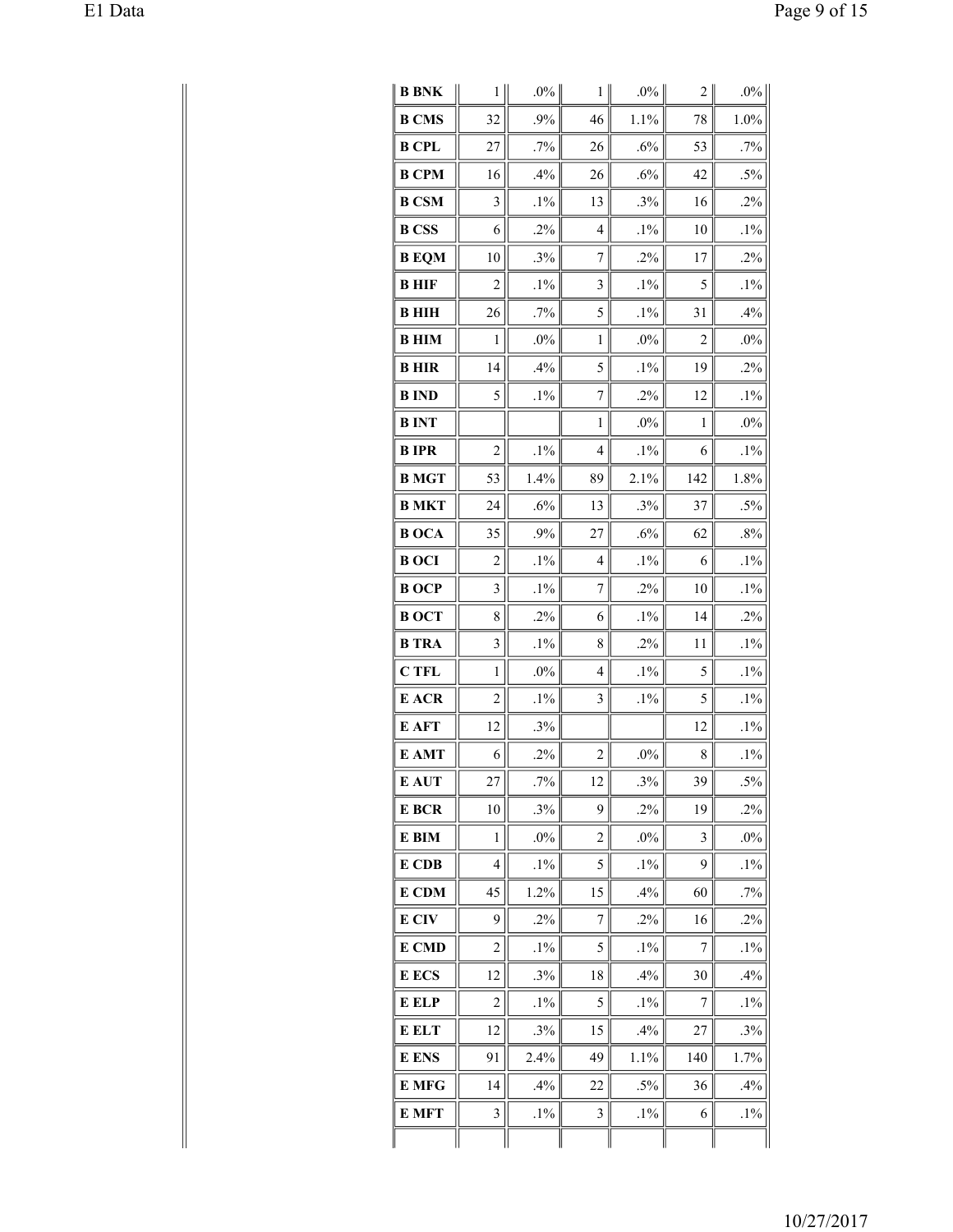| E MTM        |              |         | 1              | $.0\%$ | 1              | $.0\%$ |
|--------------|--------------|---------|----------------|--------|----------------|--------|
| E PET        | 11           | .3%     | $\overline{2}$ | $.0\%$ | 13             | $.2\%$ |
| E TAC        |              |         | $\mathbf{1}$   | $.0\%$ | 1              | $.0\%$ |
| E TEL        |              |         | 1              | .0%    | 1              | $.0\%$ |
| F AAD        | 35           | .9%     | 20             | $.5\%$ | 55             | $.7\%$ |
| F AAE        | 9            | .2%     | 5              | $.1\%$ | 14             | $.2\%$ |
| <b>FMCB</b>  | 22           | .6%     | 16             | .4%    | 38             | $.5\%$ |
| F MCC        | 2            | $.1\%$  | 4              | $.1\%$ | 6              | $.1\%$ |
| F MCD        | 32           | .9%     | 25             | .6%    | 57             | .7%    |
| <b>FMCV</b>  | 2            | $.1\%$  | 4              | $.1\%$ | 6              | $.1\%$ |
| F MSE        | 12           | .3%     | 5              | $.1\%$ | 17             | .2%    |
| F MSP        | 14           | .4%     | 4              | $.1\%$ | 18             | $.2\%$ |
| <b>GDAS</b>  |              |         | 2              | .0%    | 2              | $.0\%$ |
| <b>G DHG</b> | 50           | 1.3%    | 14             | .3%    | 64             | .8%    |
| <b>GEMA</b>  | 2            | $.1\%$  | 1              | .0%    | 3              | $.0\%$ |
| <b>G</b> NAS |              |         | 6              | $.1\%$ | 6              | $.1\%$ |
| <b>G NUR</b> | 34           | .9%     | 132            | 3.1%   | 166            | 2.1%   |
| G OTA        | 19           | $.5\%$  | 9              | .2%    | 28             | .3%    |
| <b>GRTT</b>  | 11           | .3%     | 18             | .4%    | 29             | .4%    |
| <b>G</b> SLP | $\,1$        | $.0\%$  | 8              | .2%    | 9              | $.1\%$ |
| <b>G</b> SUR | 11           | .3%     | 1              | $.0\%$ | 12             | $.1\%$ |
| <b>G VTT</b> | 49           | 1.3%    | 16             | .4%    | 65             | $.8\%$ |
| <b>G XRA</b> | 12           | .3%     | 15             | .4%    | 27             | .3%    |
| <b>H GAA</b> | 1261         | 33.6%   | 1465           | 34.3%  | 2726           | 34.0%  |
| <b>M CGR</b> | $\mathbf{1}$ | .0%     | 1              | $.0\%$ | $\overline{2}$ | $.0\%$ |
| <b>M CIS</b> | 1            | $.0\%$  | 8              | $.2\%$ | 9              | $.1\%$ |
| M CNA        | 57           | $1.5\%$ | 68             | 1.6%   | 125            | 1.6%   |
| <b>M CNT</b> | $\mathbf{1}$ | $.0\%$  | $\overline{c}$ | $.0\%$ | 3              | $.0\%$ |
| <b>MMSN</b>  | $\mathbf{1}$ | $.0\%$  | 3              | $.1\%$ | 4              | $.0\%$ |
| <b>M NET</b> | 6            | .2%     | 9              | .2%    | 15             | $.2\%$ |
| M OOS        | 1            | $.0\%$  | 5              | $.1\%$ | 6              | $.1\%$ |
| M VCG        | 1            | $.0\%$  | 3              | $.1\%$ | 4              | $.0\%$ |
| M VGA        | 13           | .3%     | 8              | .2%    | 21             | .3%    |
| M VGP        | 8            | $.2\%$  | 4              | $.1\%$ | 12             | $.1\%$ |
| <b>M VWP</b> | 4            | $.1\%$  | 5              | $.1\%$ | 9              | $.1\%$ |
| M WSA        | 4            | $.1\%$  | 4              | $.1\%$ | 8              | $.1\%$ |
| <b>M WSD</b> | 21           | $.6\%$  | 15             | .4%    | 36             | .4%    |
| <b>M WSM</b> |              |         | 4              | $.1\%$ | 4              | $.0\%$ |
|              |              |         |                |        |                |        |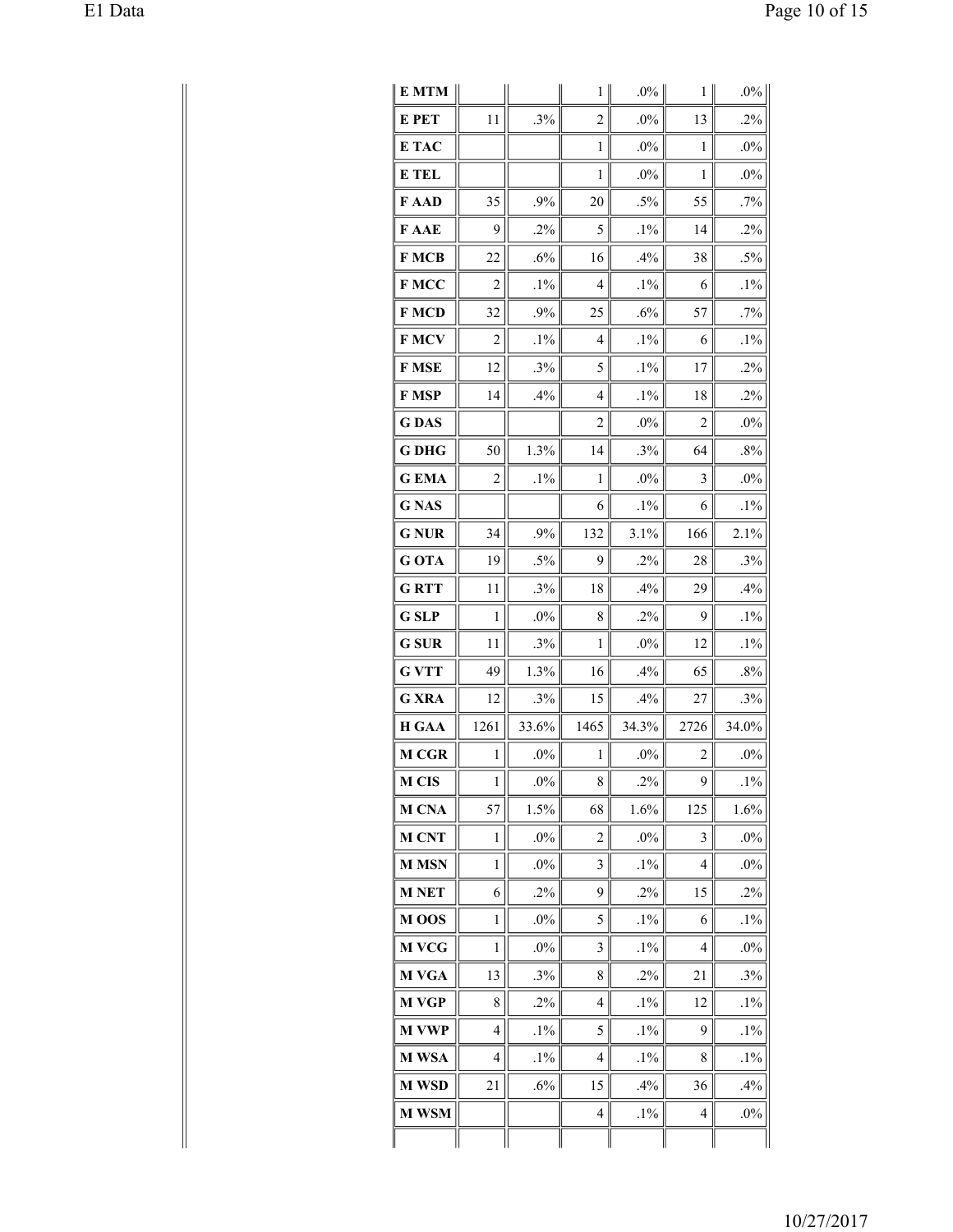| M WSP<br>13<br>.3%<br>$.4\%$<br>.4%<br>17<br>30 <br>$9.0\%$<br>N ASG<br>960<br>25.6%<br>16.7%<br>384<br>1344<br><b>OCCUP</b><br>$200\,$<br>5.3%<br>21.9%<br>1136<br>14.2%<br>936<br>$\boldsymbol{7}$<br><b>S CDA</b><br>$.0\%$<br>$.1\%$<br>$\mathbf{1}$<br>$\sqrt{6}$<br>$.1\%$<br><b>S CHD</b><br>$.9\%$<br>$1.0\%$<br>$1.0\%$<br>34<br>$44\,$<br>$78\,$<br>S CJS<br>1.4%<br>98<br>1.2%<br>53<br>45<br>$1.1\%$<br><b>SFST</b><br>.4%<br>14<br>.4%<br>15<br>29<br>.4%<br>$.8\%$<br><b>SHST</b><br>$30\,$<br>$.8\%$<br>.9%<br>68<br>38<br><b>VOCSK</b><br>$.0\%$<br>2.3%<br>1.2%<br>$\mathbf{1}$<br>99<br>100<br>Y ABB<br>$.2\%$<br>.3%<br>13<br>13<br>Y ABI<br>$.0\%$<br>$.2\%$<br>12<br>.3%<br>13<br>$\mathbf{1}$<br>Y ASA<br>$.3\%$<br>25<br>$.0\%$<br>24<br>.6%<br>$\mathbf{1}$<br>Y ELA<br>$.1\%$<br>$.2\%$<br>$10\,$<br>10<br>Y ELB<br>$.6\%$<br>39<br>$.5\%$<br>21<br>$18\,$<br>.4%<br>Y ELI<br>$\boldsymbol{7}$<br>$.2\%$<br>$\tau$<br>$.1\%$<br><b>Y GSU</b><br>3.1%<br>115<br>3.1%<br>3.1%<br>133<br>248<br><b>DEGREE TYPE</b><br>0199<br>3<br>$.1\%$<br>$.2\%$<br>13<br>$10\,$<br>$.2\%$<br>$.1\%$<br>$.3\%$<br>0699<br>3<br>$18\,$<br>.4%<br>21<br>$1.1\%$<br>7.1%<br>0799<br>$40\,$<br>528<br>12.4%<br>568<br>$\overline{2}$<br>$.0\%$<br>0899<br>$.0\%$<br>$.0\%$<br>$1\,$<br>$1\,$<br>$.2\%$<br>9<br>$.2\%$<br>$\mathfrak{S}$<br>$.1\%$<br>14<br>1099<br>1599<br>12<br>.3%<br>$.2\%$<br>$\mathbf{1}$<br>$.0\%$<br>13<br>8 <sup>1</sup><br>$.2\%$<br>8 <sup>1</sup><br>$.1\%$<br>1600<br>$.1\%$<br>1607<br>6<br>$.1\%$<br>6<br>1614<br>$.0\%$<br>85<br>2.0%<br>$1.1\%$<br>$\mathbf{1}$<br>86<br>1799<br>121<br>3.2%<br>4.9%<br>4.1%<br>210<br>331<br>$.0\%$<br>35<br>$.8\%$<br>36<br>.4%<br>2001<br>$\mathbf{1}$<br>$\mathfrak{Z}$<br>35<br>$.5\%$<br>2101<br>$.1\%$<br>$.8\%$<br>38<br>$\mathfrak{Z}$<br>$\overline{7}$<br>4399<br>$.1\%$<br>$.1\%$<br>$\overline{4}$<br>$.1\%$<br>$\mathfrak{Z}$<br>$\mathfrak{Z}$<br>$.0\%$<br>4499<br>$.1\%$<br>$\overline{c}$<br>$\overline{c}$<br>$.0\%$<br>4699<br>$.0\%$<br>8 <sup>1</sup><br>4799<br>$.2\%$<br>49<br>$.6\%$<br>41<br>$1.0\%$<br>$\tau$<br>$.5\%$<br>4899<br>$.2\%$<br>$32\,$<br>.7%<br>39<br>28.6%<br>9.4%<br>18.3%<br>AA<br>1071<br>400<br>1471<br>$\mathbf{A}\mathbf{A}\mathbf{S}$<br>24.3%<br>20.7%<br>1796<br>22.4%<br>910<br>886<br>1.7%<br><b>AES</b><br>2.4%<br>49<br>140<br>91<br>1.1% | E1 Data |  |            |    |      |    |        |     |      | Page 11 of 15 |
|-----------------------------------------------------------------------------------------------------------------------------------------------------------------------------------------------------------------------------------------------------------------------------------------------------------------------------------------------------------------------------------------------------------------------------------------------------------------------------------------------------------------------------------------------------------------------------------------------------------------------------------------------------------------------------------------------------------------------------------------------------------------------------------------------------------------------------------------------------------------------------------------------------------------------------------------------------------------------------------------------------------------------------------------------------------------------------------------------------------------------------------------------------------------------------------------------------------------------------------------------------------------------------------------------------------------------------------------------------------------------------------------------------------------------------------------------------------------------------------------------------------------------------------------------------------------------------------------------------------------------------------------------------------------------------------------------------------------------------------------------------------------------------------------------------------------------------------------------------------------------------------------------------------------------------------------------------------------------------------------------------------------------------------------------------------------------------------------------------------------------------------------------------------------------------------------------------------------------------------------------------------------------------------------------------------------------------------------------------------------------|---------|--|------------|----|------|----|--------|-----|------|---------------|
|                                                                                                                                                                                                                                                                                                                                                                                                                                                                                                                                                                                                                                                                                                                                                                                                                                                                                                                                                                                                                                                                                                                                                                                                                                                                                                                                                                                                                                                                                                                                                                                                                                                                                                                                                                                                                                                                                                                                                                                                                                                                                                                                                                                                                                                                                                                                                                       |         |  |            |    |      |    |        |     |      |               |
|                                                                                                                                                                                                                                                                                                                                                                                                                                                                                                                                                                                                                                                                                                                                                                                                                                                                                                                                                                                                                                                                                                                                                                                                                                                                                                                                                                                                                                                                                                                                                                                                                                                                                                                                                                                                                                                                                                                                                                                                                                                                                                                                                                                                                                                                                                                                                                       |         |  |            |    |      |    |        |     |      |               |
|                                                                                                                                                                                                                                                                                                                                                                                                                                                                                                                                                                                                                                                                                                                                                                                                                                                                                                                                                                                                                                                                                                                                                                                                                                                                                                                                                                                                                                                                                                                                                                                                                                                                                                                                                                                                                                                                                                                                                                                                                                                                                                                                                                                                                                                                                                                                                                       |         |  |            |    |      |    |        |     |      |               |
|                                                                                                                                                                                                                                                                                                                                                                                                                                                                                                                                                                                                                                                                                                                                                                                                                                                                                                                                                                                                                                                                                                                                                                                                                                                                                                                                                                                                                                                                                                                                                                                                                                                                                                                                                                                                                                                                                                                                                                                                                                                                                                                                                                                                                                                                                                                                                                       |         |  |            |    |      |    |        |     |      |               |
|                                                                                                                                                                                                                                                                                                                                                                                                                                                                                                                                                                                                                                                                                                                                                                                                                                                                                                                                                                                                                                                                                                                                                                                                                                                                                                                                                                                                                                                                                                                                                                                                                                                                                                                                                                                                                                                                                                                                                                                                                                                                                                                                                                                                                                                                                                                                                                       |         |  |            |    |      |    |        |     |      |               |
|                                                                                                                                                                                                                                                                                                                                                                                                                                                                                                                                                                                                                                                                                                                                                                                                                                                                                                                                                                                                                                                                                                                                                                                                                                                                                                                                                                                                                                                                                                                                                                                                                                                                                                                                                                                                                                                                                                                                                                                                                                                                                                                                                                                                                                                                                                                                                                       |         |  |            |    |      |    |        |     |      |               |
|                                                                                                                                                                                                                                                                                                                                                                                                                                                                                                                                                                                                                                                                                                                                                                                                                                                                                                                                                                                                                                                                                                                                                                                                                                                                                                                                                                                                                                                                                                                                                                                                                                                                                                                                                                                                                                                                                                                                                                                                                                                                                                                                                                                                                                                                                                                                                                       |         |  |            |    |      |    |        |     |      |               |
|                                                                                                                                                                                                                                                                                                                                                                                                                                                                                                                                                                                                                                                                                                                                                                                                                                                                                                                                                                                                                                                                                                                                                                                                                                                                                                                                                                                                                                                                                                                                                                                                                                                                                                                                                                                                                                                                                                                                                                                                                                                                                                                                                                                                                                                                                                                                                                       |         |  |            |    |      |    |        |     |      |               |
|                                                                                                                                                                                                                                                                                                                                                                                                                                                                                                                                                                                                                                                                                                                                                                                                                                                                                                                                                                                                                                                                                                                                                                                                                                                                                                                                                                                                                                                                                                                                                                                                                                                                                                                                                                                                                                                                                                                                                                                                                                                                                                                                                                                                                                                                                                                                                                       |         |  |            |    |      |    |        |     |      |               |
|                                                                                                                                                                                                                                                                                                                                                                                                                                                                                                                                                                                                                                                                                                                                                                                                                                                                                                                                                                                                                                                                                                                                                                                                                                                                                                                                                                                                                                                                                                                                                                                                                                                                                                                                                                                                                                                                                                                                                                                                                                                                                                                                                                                                                                                                                                                                                                       |         |  |            |    |      |    |        |     |      |               |
|                                                                                                                                                                                                                                                                                                                                                                                                                                                                                                                                                                                                                                                                                                                                                                                                                                                                                                                                                                                                                                                                                                                                                                                                                                                                                                                                                                                                                                                                                                                                                                                                                                                                                                                                                                                                                                                                                                                                                                                                                                                                                                                                                                                                                                                                                                                                                                       |         |  |            |    |      |    |        |     |      |               |
|                                                                                                                                                                                                                                                                                                                                                                                                                                                                                                                                                                                                                                                                                                                                                                                                                                                                                                                                                                                                                                                                                                                                                                                                                                                                                                                                                                                                                                                                                                                                                                                                                                                                                                                                                                                                                                                                                                                                                                                                                                                                                                                                                                                                                                                                                                                                                                       |         |  |            |    |      |    |        |     |      |               |
|                                                                                                                                                                                                                                                                                                                                                                                                                                                                                                                                                                                                                                                                                                                                                                                                                                                                                                                                                                                                                                                                                                                                                                                                                                                                                                                                                                                                                                                                                                                                                                                                                                                                                                                                                                                                                                                                                                                                                                                                                                                                                                                                                                                                                                                                                                                                                                       |         |  |            |    |      |    |        |     |      |               |
|                                                                                                                                                                                                                                                                                                                                                                                                                                                                                                                                                                                                                                                                                                                                                                                                                                                                                                                                                                                                                                                                                                                                                                                                                                                                                                                                                                                                                                                                                                                                                                                                                                                                                                                                                                                                                                                                                                                                                                                                                                                                                                                                                                                                                                                                                                                                                                       |         |  |            |    |      |    |        |     |      |               |
|                                                                                                                                                                                                                                                                                                                                                                                                                                                                                                                                                                                                                                                                                                                                                                                                                                                                                                                                                                                                                                                                                                                                                                                                                                                                                                                                                                                                                                                                                                                                                                                                                                                                                                                                                                                                                                                                                                                                                                                                                                                                                                                                                                                                                                                                                                                                                                       |         |  |            |    |      |    |        |     |      |               |
|                                                                                                                                                                                                                                                                                                                                                                                                                                                                                                                                                                                                                                                                                                                                                                                                                                                                                                                                                                                                                                                                                                                                                                                                                                                                                                                                                                                                                                                                                                                                                                                                                                                                                                                                                                                                                                                                                                                                                                                                                                                                                                                                                                                                                                                                                                                                                                       |         |  |            |    |      |    |        |     |      |               |
|                                                                                                                                                                                                                                                                                                                                                                                                                                                                                                                                                                                                                                                                                                                                                                                                                                                                                                                                                                                                                                                                                                                                                                                                                                                                                                                                                                                                                                                                                                                                                                                                                                                                                                                                                                                                                                                                                                                                                                                                                                                                                                                                                                                                                                                                                                                                                                       |         |  |            |    |      |    |        |     |      |               |
|                                                                                                                                                                                                                                                                                                                                                                                                                                                                                                                                                                                                                                                                                                                                                                                                                                                                                                                                                                                                                                                                                                                                                                                                                                                                                                                                                                                                                                                                                                                                                                                                                                                                                                                                                                                                                                                                                                                                                                                                                                                                                                                                                                                                                                                                                                                                                                       |         |  |            |    |      |    |        |     |      |               |
|                                                                                                                                                                                                                                                                                                                                                                                                                                                                                                                                                                                                                                                                                                                                                                                                                                                                                                                                                                                                                                                                                                                                                                                                                                                                                                                                                                                                                                                                                                                                                                                                                                                                                                                                                                                                                                                                                                                                                                                                                                                                                                                                                                                                                                                                                                                                                                       |         |  |            |    |      |    |        |     |      |               |
|                                                                                                                                                                                                                                                                                                                                                                                                                                                                                                                                                                                                                                                                                                                                                                                                                                                                                                                                                                                                                                                                                                                                                                                                                                                                                                                                                                                                                                                                                                                                                                                                                                                                                                                                                                                                                                                                                                                                                                                                                                                                                                                                                                                                                                                                                                                                                                       |         |  |            |    |      |    |        |     |      |               |
|                                                                                                                                                                                                                                                                                                                                                                                                                                                                                                                                                                                                                                                                                                                                                                                                                                                                                                                                                                                                                                                                                                                                                                                                                                                                                                                                                                                                                                                                                                                                                                                                                                                                                                                                                                                                                                                                                                                                                                                                                                                                                                                                                                                                                                                                                                                                                                       |         |  |            |    |      |    |        |     |      |               |
|                                                                                                                                                                                                                                                                                                                                                                                                                                                                                                                                                                                                                                                                                                                                                                                                                                                                                                                                                                                                                                                                                                                                                                                                                                                                                                                                                                                                                                                                                                                                                                                                                                                                                                                                                                                                                                                                                                                                                                                                                                                                                                                                                                                                                                                                                                                                                                       |         |  |            |    |      |    |        |     |      |               |
|                                                                                                                                                                                                                                                                                                                                                                                                                                                                                                                                                                                                                                                                                                                                                                                                                                                                                                                                                                                                                                                                                                                                                                                                                                                                                                                                                                                                                                                                                                                                                                                                                                                                                                                                                                                                                                                                                                                                                                                                                                                                                                                                                                                                                                                                                                                                                                       |         |  |            |    |      |    |        |     |      |               |
|                                                                                                                                                                                                                                                                                                                                                                                                                                                                                                                                                                                                                                                                                                                                                                                                                                                                                                                                                                                                                                                                                                                                                                                                                                                                                                                                                                                                                                                                                                                                                                                                                                                                                                                                                                                                                                                                                                                                                                                                                                                                                                                                                                                                                                                                                                                                                                       |         |  |            |    |      |    |        |     |      |               |
|                                                                                                                                                                                                                                                                                                                                                                                                                                                                                                                                                                                                                                                                                                                                                                                                                                                                                                                                                                                                                                                                                                                                                                                                                                                                                                                                                                                                                                                                                                                                                                                                                                                                                                                                                                                                                                                                                                                                                                                                                                                                                                                                                                                                                                                                                                                                                                       |         |  |            |    |      |    |        |     |      |               |
|                                                                                                                                                                                                                                                                                                                                                                                                                                                                                                                                                                                                                                                                                                                                                                                                                                                                                                                                                                                                                                                                                                                                                                                                                                                                                                                                                                                                                                                                                                                                                                                                                                                                                                                                                                                                                                                                                                                                                                                                                                                                                                                                                                                                                                                                                                                                                                       |         |  |            |    |      |    |        |     |      |               |
|                                                                                                                                                                                                                                                                                                                                                                                                                                                                                                                                                                                                                                                                                                                                                                                                                                                                                                                                                                                                                                                                                                                                                                                                                                                                                                                                                                                                                                                                                                                                                                                                                                                                                                                                                                                                                                                                                                                                                                                                                                                                                                                                                                                                                                                                                                                                                                       |         |  |            |    |      |    |        |     |      |               |
|                                                                                                                                                                                                                                                                                                                                                                                                                                                                                                                                                                                                                                                                                                                                                                                                                                                                                                                                                                                                                                                                                                                                                                                                                                                                                                                                                                                                                                                                                                                                                                                                                                                                                                                                                                                                                                                                                                                                                                                                                                                                                                                                                                                                                                                                                                                                                                       |         |  |            |    |      |    |        |     |      |               |
|                                                                                                                                                                                                                                                                                                                                                                                                                                                                                                                                                                                                                                                                                                                                                                                                                                                                                                                                                                                                                                                                                                                                                                                                                                                                                                                                                                                                                                                                                                                                                                                                                                                                                                                                                                                                                                                                                                                                                                                                                                                                                                                                                                                                                                                                                                                                                                       |         |  |            |    |      |    |        |     |      |               |
|                                                                                                                                                                                                                                                                                                                                                                                                                                                                                                                                                                                                                                                                                                                                                                                                                                                                                                                                                                                                                                                                                                                                                                                                                                                                                                                                                                                                                                                                                                                                                                                                                                                                                                                                                                                                                                                                                                                                                                                                                                                                                                                                                                                                                                                                                                                                                                       |         |  |            |    |      |    |        |     |      |               |
|                                                                                                                                                                                                                                                                                                                                                                                                                                                                                                                                                                                                                                                                                                                                                                                                                                                                                                                                                                                                                                                                                                                                                                                                                                                                                                                                                                                                                                                                                                                                                                                                                                                                                                                                                                                                                                                                                                                                                                                                                                                                                                                                                                                                                                                                                                                                                                       |         |  |            |    |      |    |        |     |      |               |
|                                                                                                                                                                                                                                                                                                                                                                                                                                                                                                                                                                                                                                                                                                                                                                                                                                                                                                                                                                                                                                                                                                                                                                                                                                                                                                                                                                                                                                                                                                                                                                                                                                                                                                                                                                                                                                                                                                                                                                                                                                                                                                                                                                                                                                                                                                                                                                       |         |  |            |    |      |    |        |     |      |               |
|                                                                                                                                                                                                                                                                                                                                                                                                                                                                                                                                                                                                                                                                                                                                                                                                                                                                                                                                                                                                                                                                                                                                                                                                                                                                                                                                                                                                                                                                                                                                                                                                                                                                                                                                                                                                                                                                                                                                                                                                                                                                                                                                                                                                                                                                                                                                                                       |         |  |            |    |      |    |        |     |      |               |
|                                                                                                                                                                                                                                                                                                                                                                                                                                                                                                                                                                                                                                                                                                                                                                                                                                                                                                                                                                                                                                                                                                                                                                                                                                                                                                                                                                                                                                                                                                                                                                                                                                                                                                                                                                                                                                                                                                                                                                                                                                                                                                                                                                                                                                                                                                                                                                       |         |  |            |    |      |    |        |     |      |               |
|                                                                                                                                                                                                                                                                                                                                                                                                                                                                                                                                                                                                                                                                                                                                                                                                                                                                                                                                                                                                                                                                                                                                                                                                                                                                                                                                                                                                                                                                                                                                                                                                                                                                                                                                                                                                                                                                                                                                                                                                                                                                                                                                                                                                                                                                                                                                                                       |         |  |            |    |      |    |        |     |      |               |
|                                                                                                                                                                                                                                                                                                                                                                                                                                                                                                                                                                                                                                                                                                                                                                                                                                                                                                                                                                                                                                                                                                                                                                                                                                                                                                                                                                                                                                                                                                                                                                                                                                                                                                                                                                                                                                                                                                                                                                                                                                                                                                                                                                                                                                                                                                                                                                       |         |  |            |    |      |    |        |     |      |               |
|                                                                                                                                                                                                                                                                                                                                                                                                                                                                                                                                                                                                                                                                                                                                                                                                                                                                                                                                                                                                                                                                                                                                                                                                                                                                                                                                                                                                                                                                                                                                                                                                                                                                                                                                                                                                                                                                                                                                                                                                                                                                                                                                                                                                                                                                                                                                                                       |         |  |            |    |      |    |        |     |      |               |
|                                                                                                                                                                                                                                                                                                                                                                                                                                                                                                                                                                                                                                                                                                                                                                                                                                                                                                                                                                                                                                                                                                                                                                                                                                                                                                                                                                                                                                                                                                                                                                                                                                                                                                                                                                                                                                                                                                                                                                                                                                                                                                                                                                                                                                                                                                                                                                       |         |  | <b>AFA</b> | 70 | 1.9% | 34 | $.8\%$ | 104 | 1.3% |               |
| 3.1%<br>$3.1\%$<br>AGS<br>115<br>133<br>3.1%<br>248                                                                                                                                                                                                                                                                                                                                                                                                                                                                                                                                                                                                                                                                                                                                                                                                                                                                                                                                                                                                                                                                                                                                                                                                                                                                                                                                                                                                                                                                                                                                                                                                                                                                                                                                                                                                                                                                                                                                                                                                                                                                                                                                                                                                                                                                                                                   |         |  |            |    |      |    |        |     |      |               |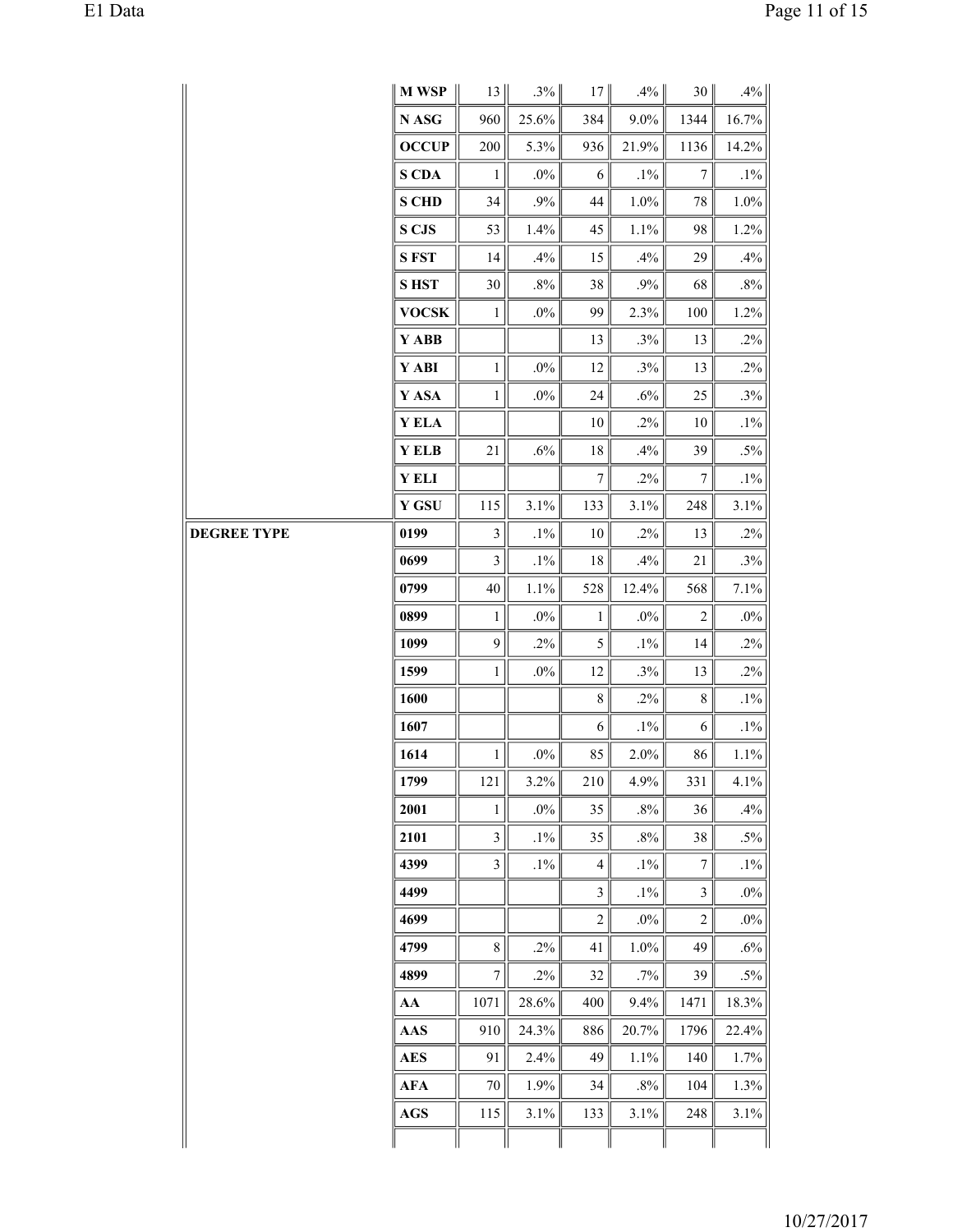|                                                                                                                                                                                                                | $\overline{\mathbf{A}}$ | 960  | $25.6\%$  | 384  | $9.0\%$         | 1344 | $16.7\%$        |  |
|----------------------------------------------------------------------------------------------------------------------------------------------------------------------------------------------------------------|-------------------------|------|-----------|------|-----------------|------|-----------------|--|
|                                                                                                                                                                                                                | <b>CE</b>               | 213  | $5.7\%$   | 1149 | 26.9%           | 1362 | $17.0\%$        |  |
|                                                                                                                                                                                                                | <b>CER</b>              | 120  | $3.2\%$   | 205  | $4.8\%$         | 325  | $4.0\%$         |  |
| <b>Total</b>                                                                                                                                                                                                   |                         | 3751 | $100.0\%$ |      | $4275$   100.0% |      | $8026$   100.0% |  |
| * Full-time: 12 or more credit hours<br>Part-time: Under 12 credit hours                                                                                                                                       |                         |      |           |      |                 |      |                 |  |
| **Time of Attendance accounts for majority of student's course enrollment.<br>Source: p:\data\iccb\e1\e1fy01.dat; Computing Services<br>Prepared by the Office of Institutional Research/Evaluation; 03 Oct 00 |                         |      |           |      |                 |      |                 |  |

## Return to Table List

**Parkland College 10th Day Enrollment - FALL 2000 (013)**

**Previous Institutions Attended Data** 

| Parkland College 10th Day Enrollment - FALL 2000 (013) |                                       |                         |                   |                         |            |                |              |
|--------------------------------------------------------|---------------------------------------|-------------------------|-------------------|-------------------------|------------|----------------|--------------|
|                                                        |                                       |                         | <b>FULL-TIME*</b> |                         | PART-TIME* |                | <b>Total</b> |
|                                                        |                                       | Count                   | Col $%$           | Count                   | Col %      | Count          | Col $%$      |
| <b>Total</b>                                           |                                       | 493                     | $100.0\%$         | 630                     | $100.0\%$  | 1123           | 100.0%       |
| <b>INSTITUTION</b>                                     | <b>Unknown Institution</b>            | $\overline{c}$          | .4%               | 4                       | $.6\%$     | 6              | $.5\%$       |
| <b>NAME</b>                                            | <b>Augustana College</b>              | $\mathbf{1}$            | $.2\%$            | $\mathbf{1}$            | $.2\%$     | $\overline{2}$ | $.2\%$       |
|                                                        | <b>Barat College</b>                  | 1                       | $.2\%$            |                         |            | $\mathbf{1}$   | $.1\%$       |
|                                                        | <b>Belleville Area College</b>        | 1                       | $.2\%$            | $\overline{c}$          | .3%        | 3              | .3%          |
|                                                        | <b>Black Hawk College-East</b>        | $\mathbf{1}$            | $.2\%$            |                         |            | $\mathbf{1}$   | $.1\%$       |
|                                                        | <b>Black Hawk College-Quad Cities</b> | $\overline{\mathbf{4}}$ | $.8\%$            | 5                       | $.8\%$     | 9              | $.8\%$       |
|                                                        | <b>Blackburn College</b>              | 1                       | $.2\%$            |                         |            | $\mathbf{1}$   | $.1\%$       |
|                                                        | <b>Bradley University</b>             |                         |                   | 3                       | $.5\%$     | $\mathfrak{Z}$ | .3%          |
|                                                        | <b>Carl Sandburg College</b>          | $\overline{4}$          | $.8\%$            | $\overline{c}$          | .3%        | 6              | $.5\%$       |
|                                                        | <b>Chicago State University</b>       | $\mathbf{1}$            | $.2\%$            |                         |            | $\mathbf{1}$   | $.1\%$       |
|                                                        | <b>City Colleges of Chicago</b>       | 1                       | $.2\%$            |                         |            | 1              | $.1\%$       |
|                                                        | <b>College of DuPage</b>              | 11                      | 2.2%              | $\tau$                  | 1.1%       | 18             | 1.6%         |
|                                                        | <b>College of Lake County</b>         | 5                       | $1.0\%$           | $\overline{3}$          | $.5\%$     | 8              | .7%          |
|                                                        | <b>College of St. Francis</b>         | 1                       | $.2\%$            |                         |            | 1              | $.1\%$       |
|                                                        | <b>Columbia College</b>               |                         |                   | $\mathbf{1}$            | $.2\%$     | $\mathbf{1}$   | $.1\%$       |
|                                                        | Danville Area Comm. College           | 17                      | 3.4%              | 20                      | 3.2%       | 37             | 3.3%         |
|                                                        | <b>DePaul University</b>              | 1                       | $.2\%$            | $\overline{2}$          | .3%        | 3              | .3%          |
|                                                        | <b>East-West University</b>           | 1                       | $.2\%$            |                         |            | $\mathbf{1}$   | $.1\%$       |
|                                                        | <b>Eastern Illinois University</b>    | $\overline{7}$          | 1.4%              | 9                       | 1.4%       | 16             | 1.4%         |
|                                                        | <b>Elgin Community College</b>        | $\overline{c}$          | .4%               | $\overline{\mathbf{3}}$ | $.5\%$     | 5              | .4%          |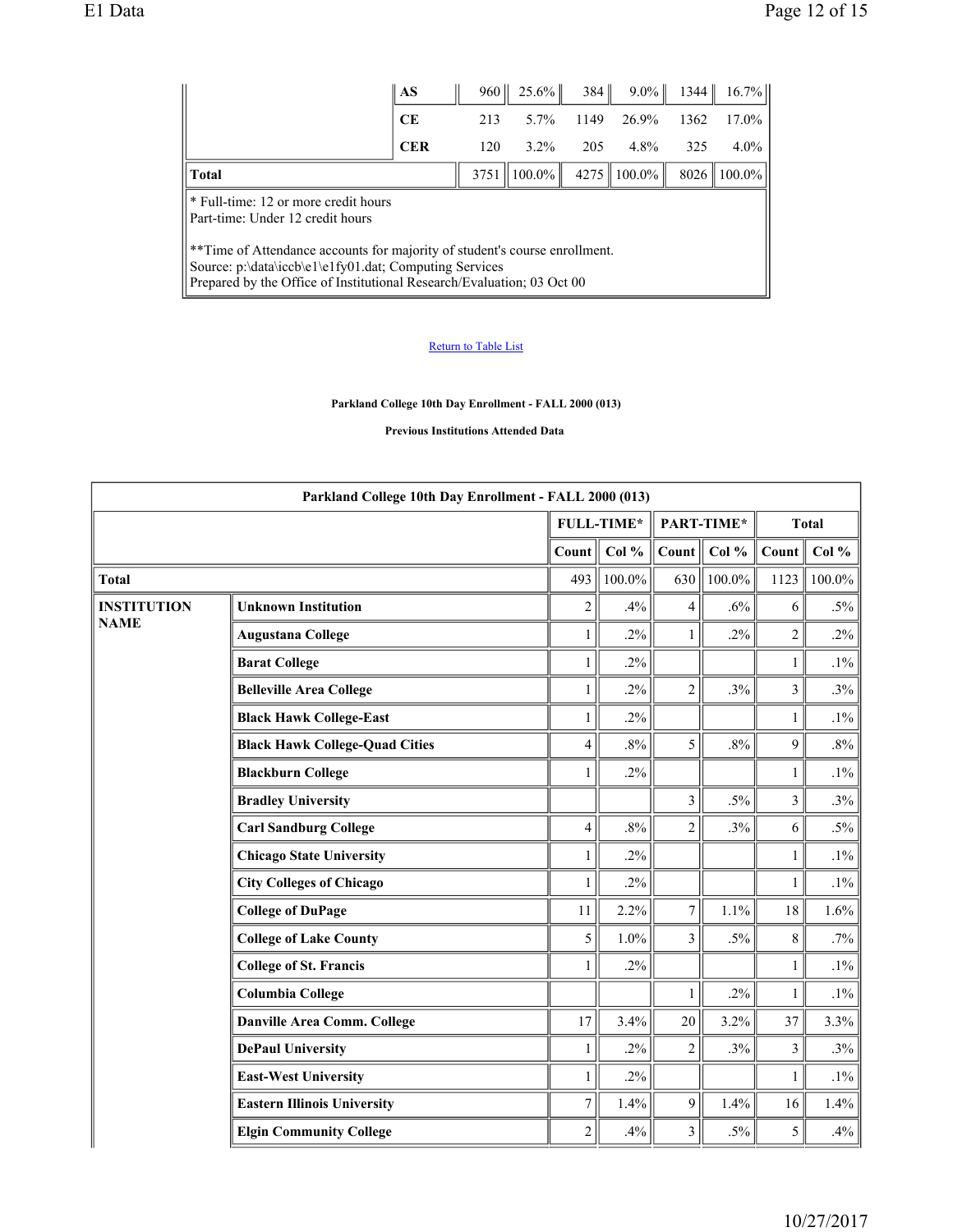| <b>Eureka College</b>                           |                |        | 2              | $.3\%$ | $\overline{2}$   | $.2\%$ |
|-------------------------------------------------|----------------|--------|----------------|--------|------------------|--------|
| <b>Harold Washington College (Loop College)</b> | 1              | .2%    | 1              | $.2\%$ | $\overline{2}$   | $.2\%$ |
| <b>Highland Community College</b>               | 3              | .6%    | 1              | $.2\%$ | 4                | .4%    |
| <b>Illinois Central College</b>                 | 13             | 2.6%   | 6              | 1.0%   | 19               | 1.7%   |
| <b>Illinois College</b>                         | 1              | $.2\%$ |                |        | 1                | $.1\%$ |
| <b>Illinois Eastern Comm. Colleges</b>          |                |        | 1              | $.2\%$ | 1                | $.1\%$ |
| <b>Illinois State University</b>                | 17             | 3.4%   | 18             | 2.9%   | 35               | 3.1%   |
| <b>Illinois Valley Comm. College</b>            | 4              | $.8\%$ | 2              | .3%    | 6                | $.5\%$ |
| <b>Illinois Wesleyan University</b>             | 4              | $.8\%$ | 1              | $.2\%$ | 5                | .4%    |
| John A. Logan College                           |                |        | 1              | $.2\%$ | 1                | $.1\%$ |
| <b>Joliet Junior College</b>                    | $\tau$         | 1.4%   | $\overline{2}$ | .3%    | 9                | $.8\%$ |
| <b>Kankakee Community College</b>               | 5              | 1.0%   | 5              | $.8\%$ | 10               | .9%    |
| Kaskaskia College                               | $\mathbf{1}$   | .2%    |                |        | 1                | $.1\%$ |
| <b>Kennedy-King College</b>                     | $\overline{3}$ | .6%    | $\mathbf{1}$   | $.2\%$ | $\overline{4}$   | .4%    |
| <b>Kishwaukee College</b>                       | 3              | .6%    |                |        | 3                | .3%    |
| <b>Knox College</b>                             |                |        | $\mathbf{1}$   | $.2\%$ | $\mathbf{1}$     | $.1\%$ |
| <b>Lake Land College</b>                        | 12             | 2.4%   | 10             | 1.6%   | 22               | 2.0%   |
| Lewis & Clark Community College                 | $\mathbf{1}$   | $.2\%$ |                |        | $\mathbf{1}$     | $.1\%$ |
| <b>Lincoln Christian College</b>                | $\mathbf{1}$   | $.2\%$ | $\mathbf{1}$   | $.2\%$ | $\overline{2}$   | $.2\%$ |
| <b>Lincoln College</b>                          | $\overline{2}$ | .4%    | $\overline{2}$ | .3%    | 4                | .4%    |
| <b>Lincoln Land Comm. College</b>               | $\tau$         | 1.4%   | 3              | $.5\%$ | 10               | .9%    |
| <b>Lincoln Trail College</b>                    | $\overline{2}$ | .4%    |                |        | $\overline{2}$   | $.2\%$ |
| <b>Loyola University of Chicago</b>             | 1              | $.2\%$ |                |        | 1                | $.1\%$ |
| <b>MacMurray College</b>                        | $\overline{c}$ | .4%    |                |        | $\overline{c}$   | $.2\%$ |
| <b>McHenry County College</b>                   | 1              | .2%    |                |        | 1                | $.1\%$ |
| <b>Millikin University</b>                      | $\overline{c}$ | .4%    | 5              | $.8\%$ | $\boldsymbol{7}$ | $.6\%$ |
| <b>Monmouth College</b>                         | 1              | $.2\%$ | $\overline{2}$ | .3%    | 3                | .3%    |
| <b>Moody Bible Institute</b>                    | $\mathbf{1}$   | $.2\%$ |                |        | $\mathbf{1}$     | $.1\%$ |
| <b>Moraine Valley Comm. College</b>             | $\overline{c}$ | .4%    | $\mathfrak{Z}$ | $.5\%$ | 5                | .4%    |
| <b>National College Education</b>               | $\mathbf{1}$   | $.2\%$ |                |        | $\mathbf{1}$     | $.1\%$ |
| <b>North Central College</b>                    | $\mathbf{1}$   | $.2\%$ |                |        | $\mathbf{1}$     | $.1\%$ |
| <b>Northern Illinois University</b>             | 5              | 1.0%   | $\overline{2}$ | .3%    | $\tau$           | $.6\%$ |
| <b>Northwestern University</b>                  |                |        | 1              | $.2\%$ | 1                | $.1\%$ |
| <b>Oakton Community College</b>                 | $\tau$         | 1.4%   | $\overline{2}$ | .3%    | 9                | .8%    |
| <b>Olivet Nazarene College</b>                  |                |        | $\overline{2}$ | .3%    | 2                | $.2\%$ |
| <b>Olney Central College</b>                    | $\mathbf{1}$   | $.2\%$ | $\mathfrak{Z}$ | $.5\%$ | 4                | .4%    |
| <b>Prairie State College</b>                    | $\overline{4}$ | $.8\%$ |                |        | $\overline{4}$   | .4%    |
| <b>Quincy College</b>                           | $\mathbf{1}$   | $.2\%$ |                |        | $\mathbf{1}$     | $.1\%$ |
|                                                 |                |        |                |        |                  |        |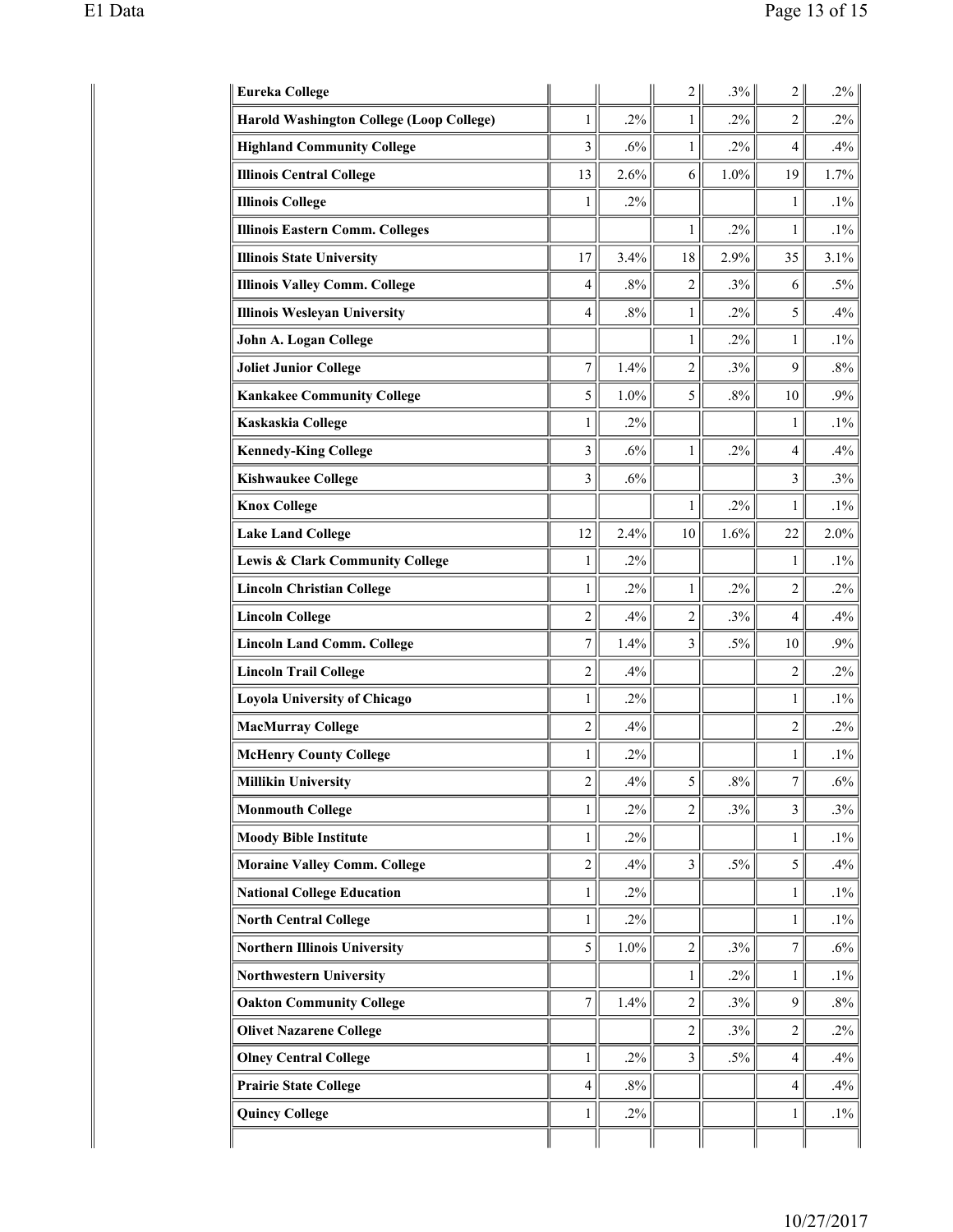|                                      | <b>Rend Lake College</b>                                            | $1\vert$       | $.2\%$    | 2              | $.3\%$    | $\mathfrak{Z}$ | .3%       |
|--------------------------------------|---------------------------------------------------------------------|----------------|-----------|----------------|-----------|----------------|-----------|
|                                      | <b>Richland Community College</b>                                   | $\,8\,$        | 1.6%      | 10             | 1.6%      | $18\,$         | 1.6%      |
|                                      | <b>Rock Valley College</b>                                          | 3              | .6%       |                |           | 3              | .3%       |
|                                      | <b>Rockford College</b>                                             | $\overline{2}$ | .4%       |                |           | 2              | $.2\%$    |
|                                      | <b>Sauk Valley Community College</b>                                | $\overline{2}$ | .4%       |                |           | $\overline{c}$ | .2%       |
|                                      | <b>Shawnee Community College</b>                                    | 3              | .6%       | $\mathbf{1}$   | $.2\%$    | 4              | .4%       |
|                                      | <b>SIU Carbondale</b>                                               | 17             | 3.4%      | 13             | 2.1%      | 30             | 2.7%      |
|                                      | <b>SIU Edwardsville</b>                                             | $\mathbf{1}$   | $.2\%$    | $\mathbf{1}$   | .2%       | 2              | .2%       |
|                                      | <b>South Suburban College of Cook County</b><br>(Thornton Community | 3              | .6%       | $\mathbf{1}$   | .2%       | 4              | .4%       |
|                                      | <b>Spoon River College</b>                                          |                |           | $\mathbf{1}$   | $.2\%$    | $\mathbf{1}$   | $.1\%$    |
|                                      | <b>Springfield College in Illinois</b>                              | $\mathfrak{Z}$ | .6%       |                |           | 3              | .3%       |
|                                      | <b>Triton College</b>                                               | 3              | .6%       | $\mathbf{1}$   | $.2\%$    | 4              | .4%       |
|                                      | U of I - Chicago                                                    | 5              | 1.0%      | $\overline{2}$ | .3%       | 7              | .6%       |
|                                      | U of I - Urbana                                                     | 129            | 26.2%     | 273            | 43.3%     | 402            | 35.8%     |
|                                      | <b>University of Chicago</b>                                        |                |           | $\mathbf{1}$   | $.2\%$    | $\mathbf{1}$   | $.1\%$    |
|                                      | <b>Waubonsee Community College</b>                                  | 3              | .6%       | $\mathbf{1}$   | $.2\%$    | 4              | .4%       |
|                                      | <b>Western Illinois University</b>                                  |                |           | 3              | $.5\%$    | 3              | .3%       |
|                                      | <b>Wilbur Wright College</b>                                        | $\overline{2}$ | .4%       |                |           | $\overline{c}$ | $.2\%$    |
|                                      | <b>William Rainey Harper College</b>                                | 5              | 1.0%      |                |           | 5              | .4%       |
|                                      | <b>Out of State Institution</b>                                     | 124            | 25.2%     | 180            | 28.6%     | 304            | 27.1%     |
|                                      | <b>Unknown Institution Type</b>                                     | 126            | 25.6%     | 184            | 29.2%     | 310            | 27.6%     |
|                                      | <b>Private Junior Colleges</b>                                      | 5              | 1.0%      | $\overline{2}$ | .3%       | $\tau$         | .6%       |
| <b>INSTITUTION</b><br><b>TYPE</b>    | <b>Private Universities/Co</b>                                      | 24             | 4.9%      | 23             | 3.7%      | 47             | 4.2%      |
|                                      | <b>Public Community Colleg</b>                                      | 156            | 31.6%     | 100            | 15.9%     | 256            | 22.8%     |
|                                      | <b>Public Universities</b>                                          | 182            | 36.9%     | 321            | 51.0%     | 503            | 44.8%     |
| <b>Total</b>                         |                                                                     | 493            | $100.0\%$ | 630            | $100.0\%$ | 1123           | $100.0\%$ |
| * Eull time: 12 or more credit hours |                                                                     |                |           |                |           |                |           |

Full-time: 12 or more credit hours Part-time: Under 12 credit hours

\*\*Time of Attendance accounts for majority of student's course enrollment. Source: p:\data\iccb\e1\e1fy01.dat; Computing Services Prepared by the Office of Institutional Research/Evaluation; 03 Oct 00

### Return to Table List

**Parkland College 10th Day Enrollment - FALL 2000 (013)**

**Credit Hour Data**